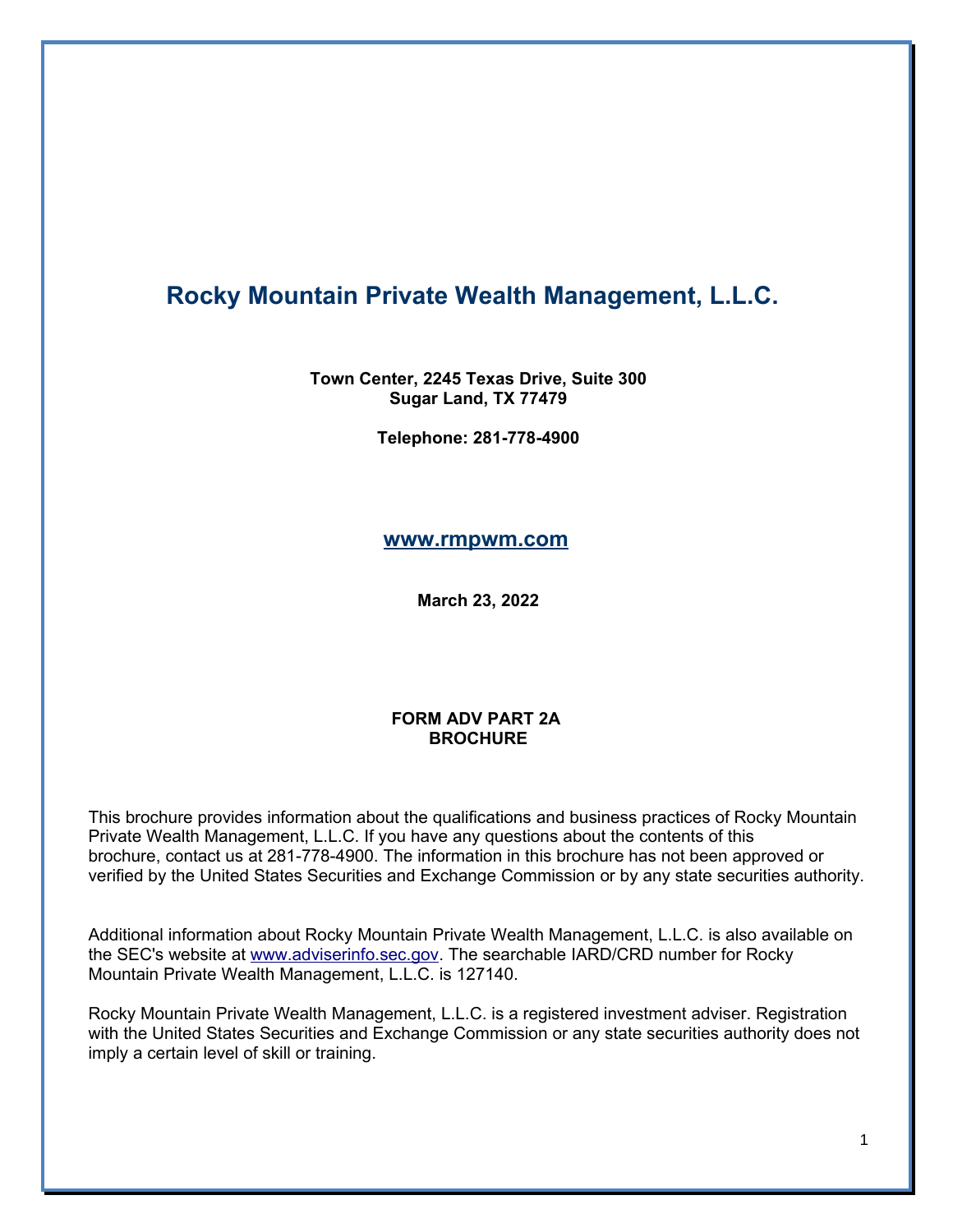## **Item 2 Material Changes**

Form ADV Part 2 requires registered investment advisers to amend their brochure when information becomes materially inaccurate. If there are any material changes to an adviser's disclosure brochure, the adviser is required to notify you and provide you with a description of the material changes.

Since the filing of our last annual updating amendment, dated March 30, 2021, we have the following material changes to report:

- We have amended this Brochure due to the new Department of Labor's Prohibited Transaction Exemption 20202-02 rule which requires investment advisors who provide advisory and investment management services to retirement accounts to provide certain acknowledgements to you. You can find these acknowledgements in Item 4 Advisory Business, below under the IRA Rollover Recommendations section.
- Additionally, Item 20, *Additional Information* was updated to provided information regarding IRA Rollover Considerations.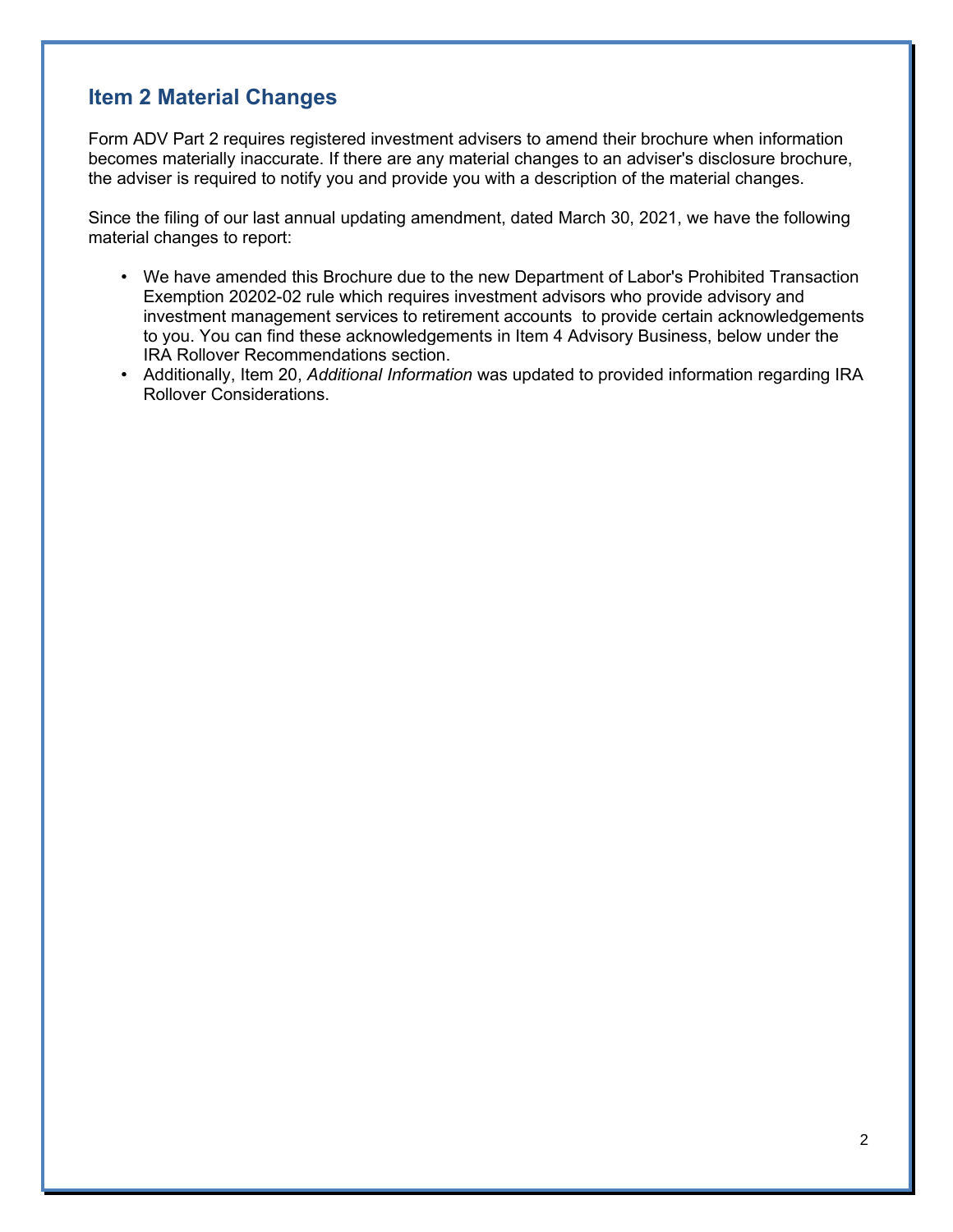# **Item 3 Table Of Contents**

| Item 1 Cover Page                                                                             | Page 1  |
|-----------------------------------------------------------------------------------------------|---------|
| Item 2 Material Changes                                                                       | Page 2  |
| Item 3 Table Of Contents                                                                      | Page 3  |
| Item 4 Advisory Business                                                                      | Page 4  |
| Item 5 Fees and Compensation                                                                  | Page 5  |
| Item 6 Performance-Based Fees and Side-By-Side Management                                     | Page 7  |
| Item 7 Types of Clients                                                                       | Page 8  |
| Item 8 Methods of Analysis, Investment Strategies and Risk of Loss                            | Page 8  |
| Item 9 Disciplinary Information                                                               | Page 16 |
| Item 10 Other Financial Industry Activities and Affiliations                                  | Page 16 |
| Item 11 Code of Ethics, Participation or Interest in Client Transactions and Personal Trading | Page 16 |
| Item 12 Brokerage Practices                                                                   | Page 19 |
| Item 13 Review of Accounts                                                                    | Page 22 |
| Item 14 Client Referrals and Other Compensation                                               | Page 22 |
| Item 15 Custody                                                                               | Page 23 |
| Item 16 Investment Discretion                                                                 | Page 24 |
| Item 17 Voting Client Securities                                                              | Page 24 |
| Item 18 Financial Information                                                                 | Page 24 |
| Item 19 Requirements for State-Registered Advisers                                            | Page 24 |
| Item 20 Additional Information                                                                | Page 25 |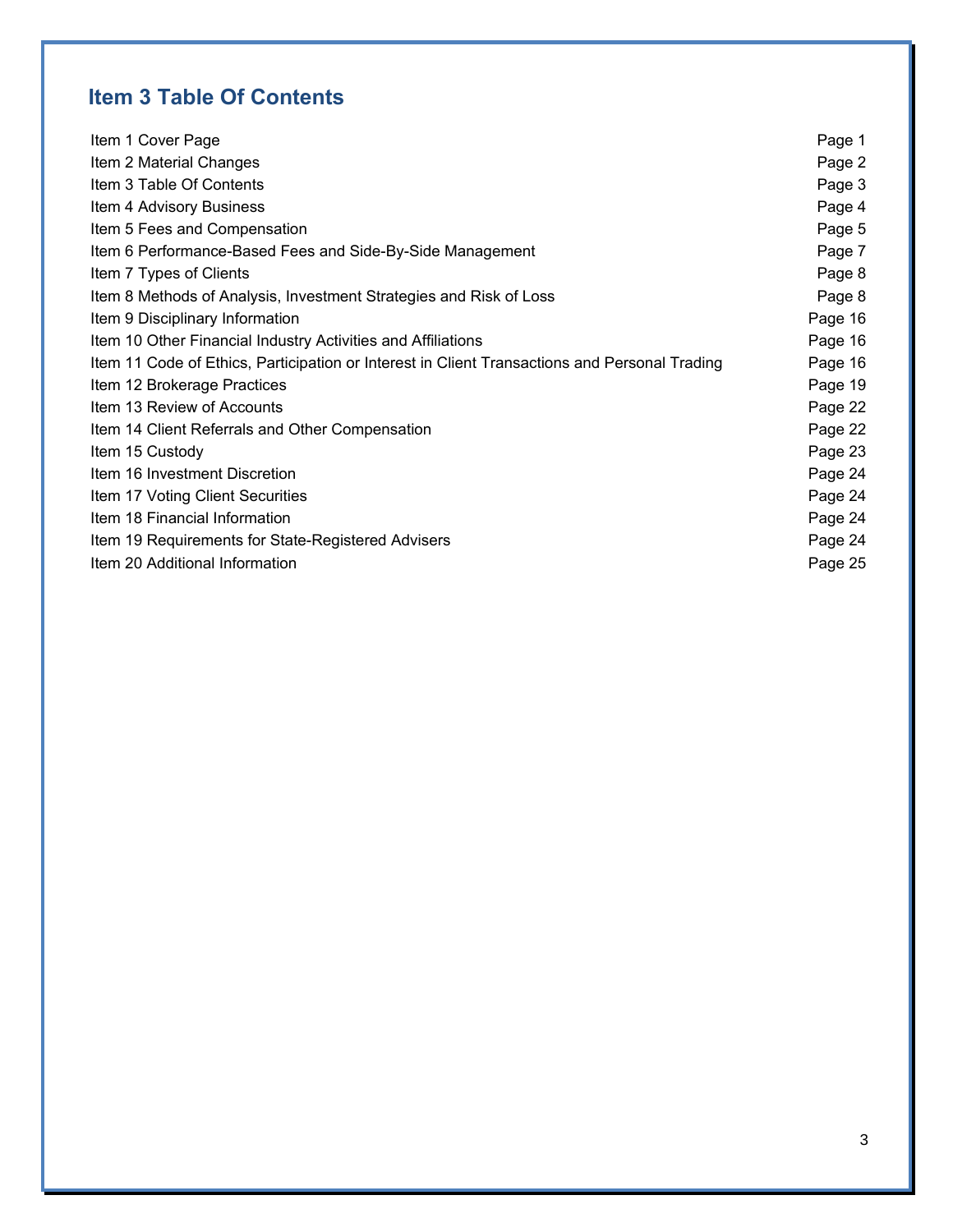### **Item 4 Advisory Business**

Rocky Mountain Private Wealth Management, L.L.C. is a registered investment adviser primarily based in Sugar Land, Texas. Our firm is organized as a limited liability company under the laws of the State of Texas. We have been providing investment advisory services since 2003. Gabriel S. Gallegos and Taylor L. Gallegos are our principal owners.

The following paragraphs describe our services and fees. Refer to the description of each investment advisory service listed below for information on how we tailor our advisory services to your individual needs. As used in this brochure, the words "we", "our", "us" and "Rocky Mountain" refer to Rocky Mountain Private Wealth Management, L.L.C. and the words "you", "your" and "client" refer to you as either a client or prospective client of our firm. Also, you may see the term Associated Person throughout this brochure. As used in this brochure, our Associated Persons are our firm's officers, employees, and all individuals providing investment advice on behalf of our firm.

#### **Portfolio Management Services**

We provide discretionary portfolio management services in accordance with your individual investment objectives. If you participate in our discretionary portfolio management services, we require you to grant our firm discretionary authority to manage your account. Subject to a grant of discretionary authorization, we have the authority and responsibility to formulate investment strategies on your behalf. This authorization includes deciding which securities and the amount of securities to be purchased or sold for your account(s), the broker or dealer to be used for each transaction, and the commission rates to be paid without obtaining your consent or approval prior to each transaction. Discretionary authority is typically granted by the investment advisory agreement you sign with our firm, a power of attorney, and/or trading authorization forms. In providing discretionary management services, we do not accept client restrictions on the specific securities or the types of securities that may be held in their account.

The agreement for services will continue in effect unless terminated by either party by written notice in accordance with the terms of the investment advisory agreement. You will incur a pro rata charge for services rendered prior to the termination of the portfolio management agreement, which means you will incur advisory fees only in proportion to the number of days for which you are a client. Investors in private funds managed by our firm should refer to the offering documents specific to those investments for details on terminating the services provided through the private fund.

If you receive an invoice from our firm, we encourage you to reconcile our invoice with the statement(s) you receive from the qualified custodian. If you find any inconsistent information between our invoice and the statement(s) you receive from the qualified custodian, please call our office at 281-778-4900.

#### **Accuracy of Client Information**

In providing the contracted services, we are not required to verify any information we receive from you or from your other professionals (e.g. attorney, accountant, etc.) and we are expressly authorized to rely on the information you provide. You must promptly notify our firm if your financial situation, goals, objectives, or needs change for the purpose of reviewing, evaluating, and/or revising our previous recommendations and/or services.

#### **Types of Investments**

We primarily offer advice on mutual funds, exchange traded funds, and alternative investment including interests in partnerships/hedge funds that invest in a variety of other investment vehicles. We may also provide advice on: equity securities, investment company securities (mutual funds), and US Government securities.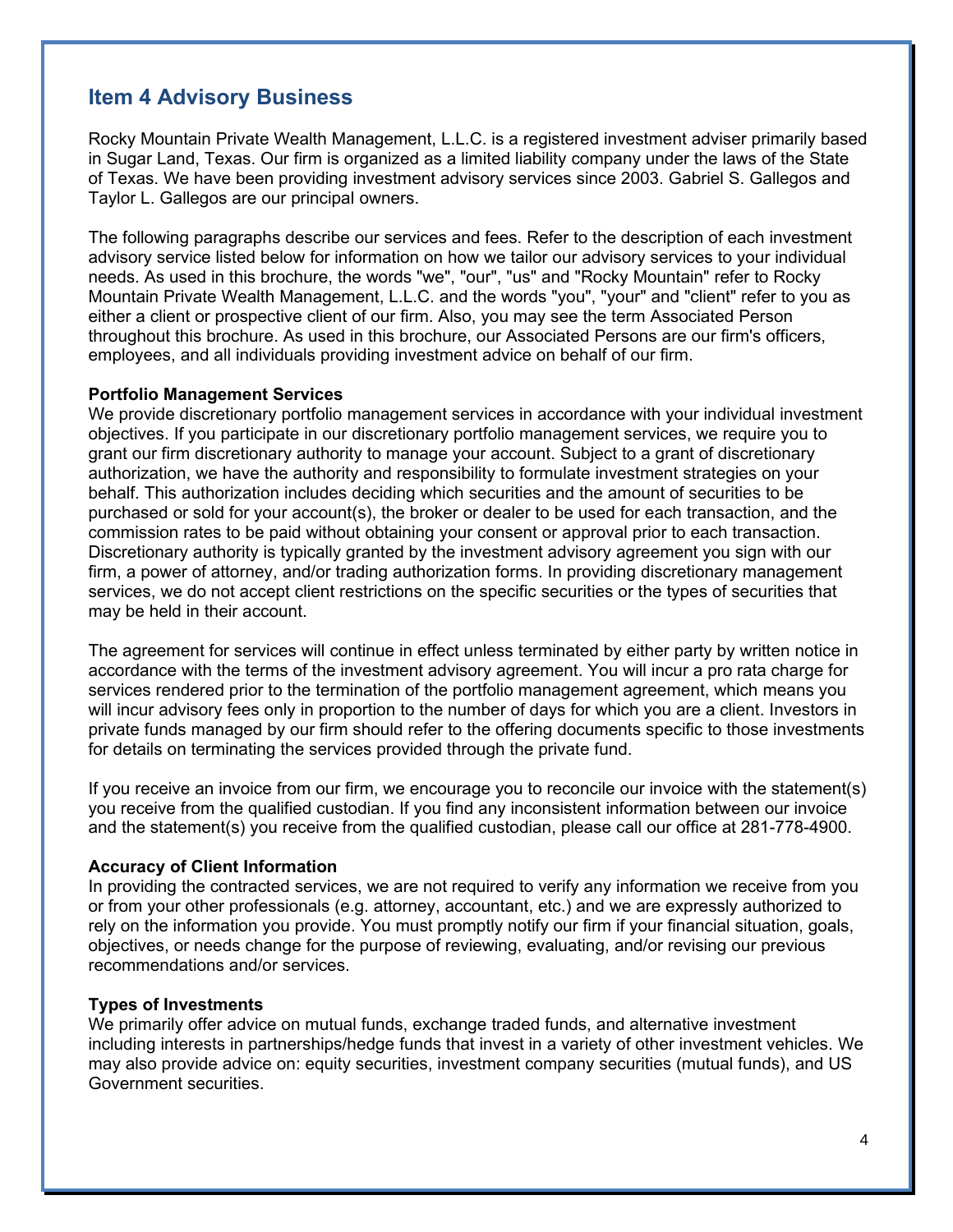Additionally, we may recommend other types of investments since each client has different needs and different tolerances for risk. We may also advise you on any type of investment held in your portfolio at the inception of our advisory relationship, or on specific types of investments at your request.

#### **IRA Rollover Recommendations**

Effective December 20, 2021 (or such later date as the US Department of Labor ("DOL") Field Assistance Bulletin 2018-02 ceases to be in effect), for purposes of complying with the DOL's Prohibited Transaction Exemption 2020-02 ("PTE 2020-02") where applicable, we are providing the following acknowledgment to you. When we provide investment advice to you regarding your retirement plan account or individual retirement account, we are fiduciaries within the meaning of Title I of the Employee Retirement Income Security Act and/or the Internal Revenue Code, as applicable, which are laws governing retirement accounts. The way we make money creates some conflicts with your interests, so we operate under a special rule that requires us to act in your best interest and not put our interest ahead of yours. Under this special rule's provisions, we must:

- Meet a professional standard of care when making investment recommendations (give prudent advice);
- Never put our financial interests ahead of yours when making recommendations (give loyal advice);
- Avoid misleading statements about conflicts of interest, fees, and investments;
- Follow policies and procedures designed to ensure that we give advice that is in your best interest;
- Charge no more than is reasonable for our services; and
- Give you basic information about conflicts of interest.

#### **Assets Under Management**

As of December 31, 2021, we provided continuous management services for \$52,488,934 in client assets on a discretionary basis.

### **Item 5 Fees and Compensation**

#### **Investment Advisory Fees**

Our investment advisory fees, as described below, are exclusive of, and in addition to, other fees that you may incur, including, but not limited to, the following types of fees: custody and transaction, thirdparty administrator, legal, CPA/audit, trustee fees, and funds' internal investment expenses.

We may waive our advisory fees for employee related accounts, family members, and certain other accounts, at our discretion. Also, certain pre-existing advisory clients may be subject to our advisory fee and payment terms in effect at the time these clients entered into an advisory relationship with our firm, which may differ from the fees and fee paying arrangements described below.

#### **Separately Managed Accounts**

Our annual fee for existing separately managed accounts is equal to 2.00% of the assets under our management. The fee is billed and payable quarterly in arrears. Fees are calculated by multiplying the average of the month-end balances of all assets under management for the three previous calendar months ("Average Asset Value") by the appropriate fee acknowledged in Exhibit A ("Management Fee") and divided by four (4).

If the portfolio management agreement is executed at any time other than the first day of a calendar quarter, our fees will apply on a pro rata basis, which means that the advisory fee is payable in proportion to the number of days in the quarter for which you are a client. Our advisory fee is negotiable, depending on individual client circumstances.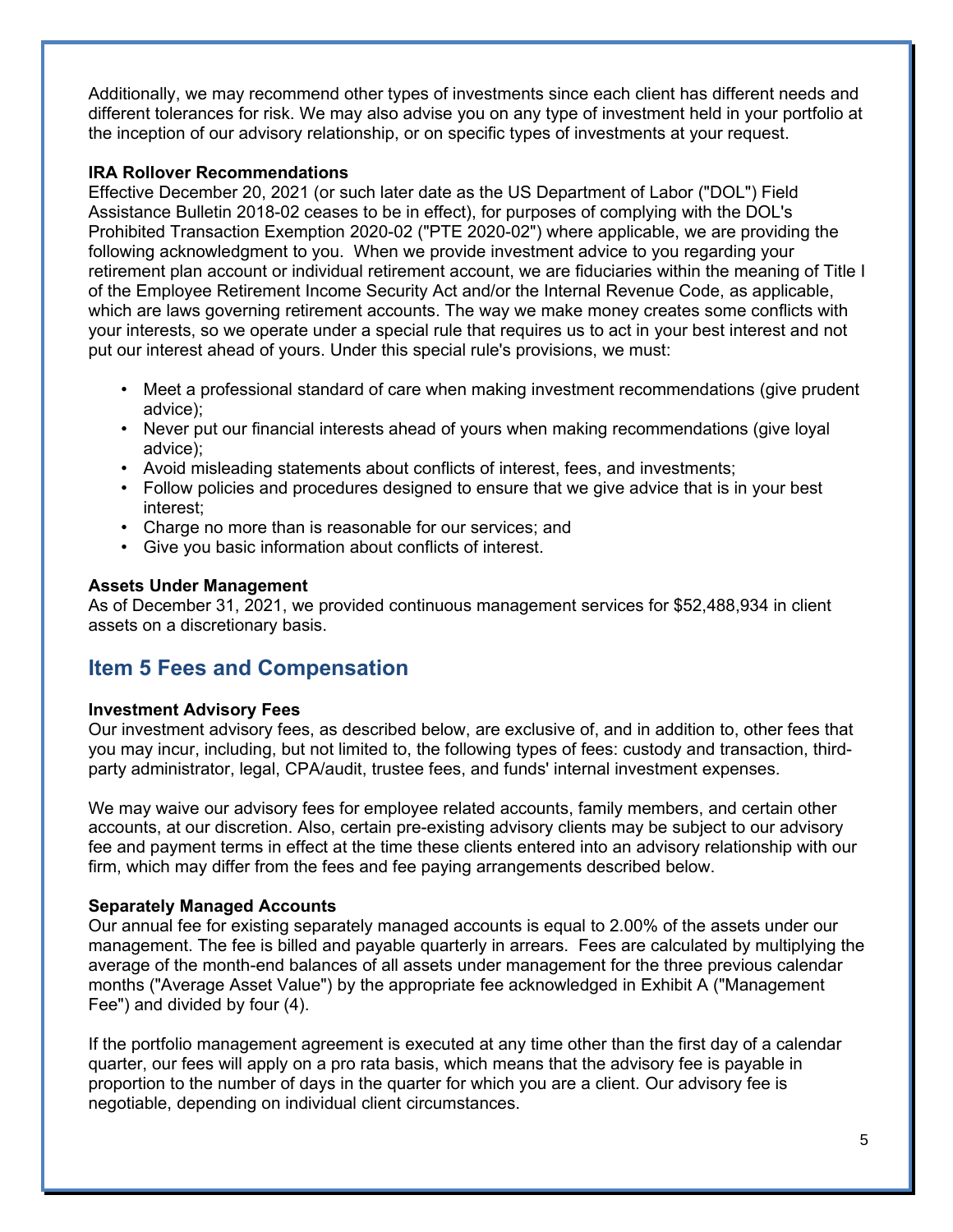By signing a Rocky Mountain investment advisory agreement, you have given written authorization for our advisory fee to be deducted from your account. Your account custodian may deduct our fee directly from your account and remit payment directly to our firm. Further, the qualified custodian will deliver an account statement to you at least quarterly. These account statements will show all disbursements from your account. You should review all statements for accuracy. In the event that automatic fee deduction is not possible, we will invoice you directly for the amount of our monthly/quarterly fee.

This Agreement will be automatically renewed for an unlimited number of terms of one year each, unless either party terminates it by providing written notice to the other party at least thirty (30) calendar days prior to the end of the current term. Either party may terminate this Agreement upon thirty (30) calendar days advance written notice. In addition, the Client may terminate this Agreement without penalty for a period of five (5) business days after the date it is executed by the Client. The Client may exercise this right by giving written notice to the Advisor within the required time period. In the event of termination, the advisory fee due to the Advisor for the termination period shall be prorated and shall be based on the latest valuation of the assets as of the effective date of termination.

#### **Partnership Accounts**

Management Fees are calculated and paid each calendar month in advance. The management fee means an amount equal to one twelfth of 1.0% of the Capital Account balance of each Limited Partner which is calculated on the first business day of each calendar month. 10% of net profits of each Limited Partner's capital account, generally allocated each year and subject to a "high water mark."

The Fund is structured to accept both "Accredited Investors" and "Qualified Clients". "Accredited Investors" do not meet the criteria to be considered a "Qualified Client", as a result, by law "Accredited Investors" are not eligible to be charged a "Performance-Based Fee". "Accredited Investors" are charged a management fee at an annual rate of 2% of the capital account balance of the Investor. Such fees are to be calculated and payable monthly in advance. Only "Qualified Clients" may be charged a "Performance-Based Fee".

Investors in privately held investment companies managed by our firm should refer to the offering documents of such companies for further information regarding fees, fee paying arrangements, and withdrawals and deposits of assets into and out of the privately held investment companies.

#### **401k Plans**

Our annual fee for 401k Plans is 0.65%. The fee is billed and payable monthly in arrears and payable upon invoice. We will send clients an invoice for the payment of our advisory fee, or we will deduct our fee directly from client's account through the qualified custodian holding their funds and securities. We will deduct our advisory fee only when the client has given our firm written authorization permitting the fees to be paid directly from the client's account. Further, the qualified custodian will deliver an account statement to the client at least quarterly. These account statements will show all disbursements from the client's account. Clients should review all statements for accuracy.

If the portfolio management agreement is executed at any time other than the first day of a month, our fees will apply on a pro rata basis, which means that the advisory fee is payable in proportion to the number of days in the month for which you are a client. Our advisory fee is negotiable, depending on individual client circumstances.

Either party may terminate the Investment Management Agreement upon thirty (30) calendar days advance written notice. In addition, the Client may terminate the Agreement without penalty for a period of five (5) business days after the date it is executed by the Client. The Client may exercise this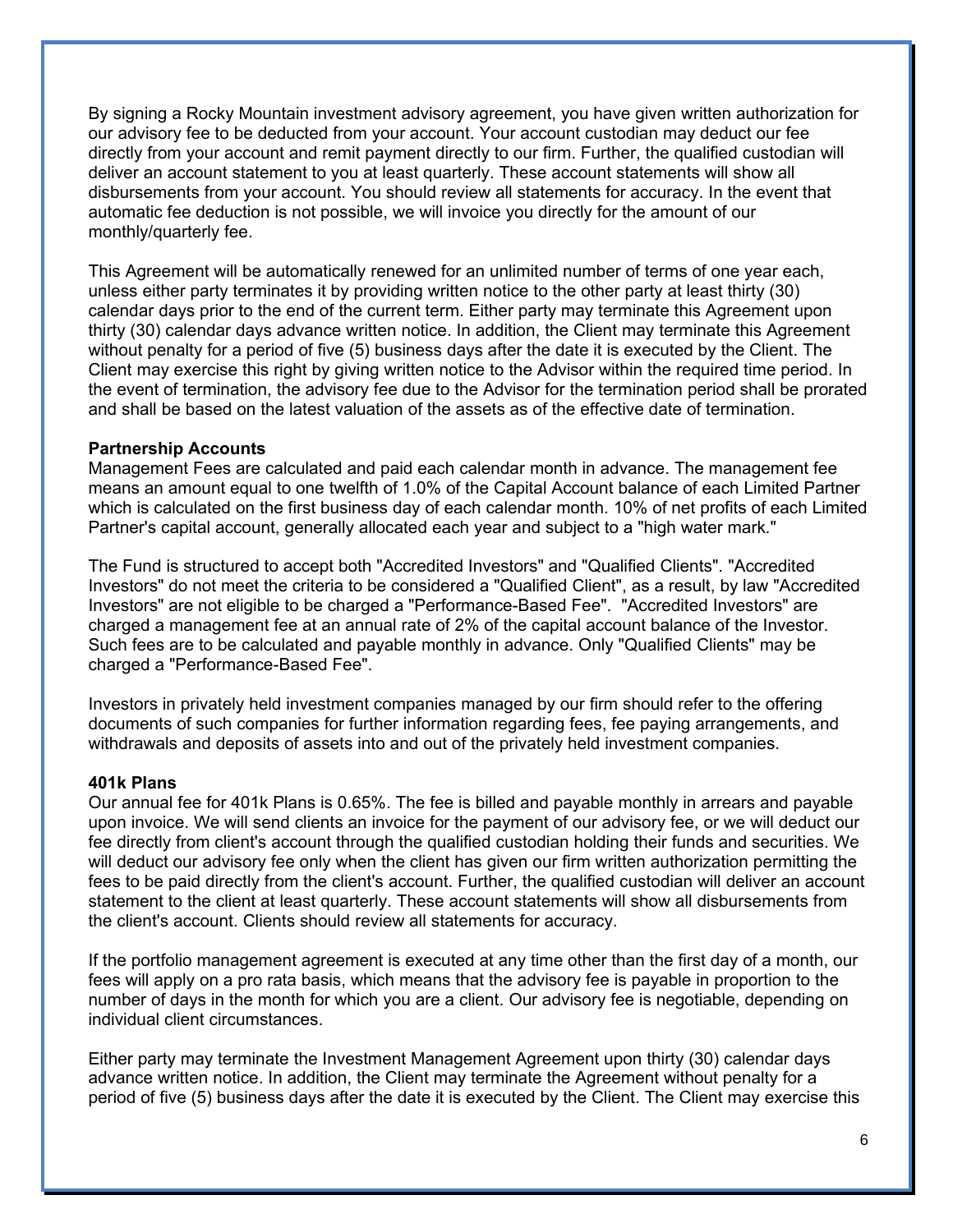right by giving written notice to the Advisor within the required time period. In the event of termination, the advisory fee due to the Advisor for the termination period shall be prorated and shall be based on the latest valuation of the assets as of the effective date of termination.

#### **Additional Fees and Expenses**

As part of our investment advisory services to you, we may invest, or recommend that you invest, in mutual funds and exchange traded funds. The fees that you pay to our firm for investment advisory services are separate and distinct from the fees and expenses charged by mutual funds or exchange traded funds (described in each fund's prospectus) to their shareholders. These fees will generally include a management fee and other fund expenses. You will also incur transaction charges and/or brokerage fees when purchasing or selling securities. These charges and fees are typically imposed by the broker-dealer or custodian through whom your account transactions are executed. We do not share in any portion of the brokerage fees/transaction charges imposed by the broker-dealer or custodian. To fully understand the total cost you will incur, you should review all the fees charged by mutual funds, exchange traded funds, our firm, and others. For information on our brokerage practices, refer to the *Brokerage Practices* section of this brochure.

We may trade client accounts on margin. Our fees for advice (as disclosed above) do not include the value of the securities purchased on margin. Nonetheless, the use of margin may result in interest charges in addition to all other fees and expenses associated with the securities involved.

#### **Compensation for the Sale of Securities or Other Investment Products**

Persons providing investment advice on behalf of our firm are registered representatives with Ceros Financial Services, Inc., a securities broker-dealer, and a member of the Financial Industry Regulatory Authority and the Securities Investor Protection Corporation. In their capacity as registered representatives, these persons receive compensation in connection with the purchase and sale of securities or other investment products, including asset-based sales charges, service fees or 12b-1 fees, for the sale or holding, of mutual funds. Compensation earned by these persons in their capacities as registered representatives is separate and in addition to our advisory fees. This practice presents a conflict of interest because persons providing investment advice to advisory clients on behalf of our firm who are registered representatives have an incentive to recommend investment products based on the compensation received rather than solely based on your needs. Persons providing investment advice to advisory clients on behalf of our firm can select or recommend, and in many instances will select or recommend, mutual fund investments in share classes that pay 12b-1 fees when clients are eligible to purchase share classes of the same funds that do not pay such fees and are less expensive. This presents a conflict of interest. You are under no obligation, contractually or otherwise, to purchase securities products through any person affiliated with our firm who receives compensation described above.

### **Item 6 Performance-Based Fees and Side-By-Side Management**

Performance-based fees are fees that are based on a share of a capital gains or capital appreciation of a client's account. Side-by-side management refers to the practice of managing accounts that are charged performance-based fees while at the same time managing accounts that are not charged performance-based fees. Our fees are calculated as described in the *Fees and Compensation* section above.

While we do not charge performance based fees for our Separately Managed Account investment advisory services, we do charge performance based fees for our Partnership Accounts as described above.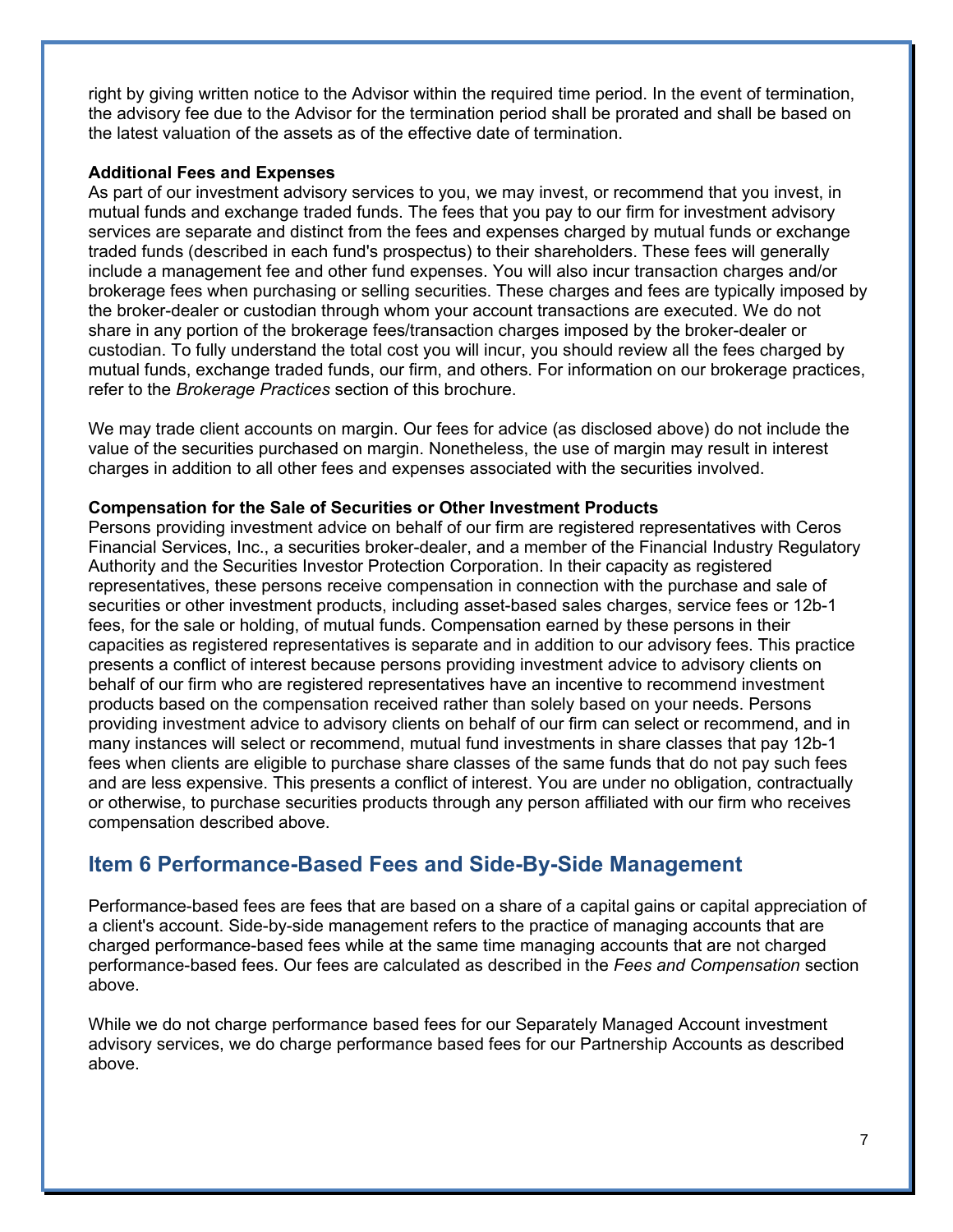We may charge performance-based fees to "qualified clients" having a net worth greater than \$2,100,000 or for whom we manage at least \$1,000,000 immediately after entering into an agreement for services. All clients to whom we charge performance-based fees must be eligible for this type of fee paying arrangement and must choose this fee structure from available options in our partnerships. Performance-based fees are fees based on a share of capital gains or capital appreciation of a client's account. Investors in privately held investment companies managed by our firm should refer to the offering documents of such companies for further information regarding fee arrangements.

We manage accounts that are charged performance-based fees while at the same time managing accounts (perhaps with similar objectives) that are not charged performance-based fees ("side-by-side management"). Performance-based fees and side-by-side management may create conflicts of interest, which we have identified and described in the following paragraphs.

Performance-based fees may create an incentive for our firm to make investments that are riskier or more speculative than would be the case absent a performance fee arrangement. In order to address this potential conflict of interest, a senior officer of our firm periodically reviews client accounts to ensure that investments are suitable and that the account are being managed according to the client's investment objectives and risk tolerance.

Side-by-side management might provide an incentive for our firm to favor accounts for which we receive a performance-based fee. It is important for the client to understand by having multiple fee structures in a single investment program, there inherently adds a new element of risk.

### **Item 7 Types of Clients**

We offer investment advisory services to individuals, pension and profit sharing plans, trusts, estates, charitable organizations, corporations, privately held investment companies, and other business entities. In general, we require the following minimum account size requirements to open and maintain an advisory account.

- Separately managed accounts \$250,000
- Partnership accounts \$500,000
- 401K accounts no minimum

At our discretion, we may waive the above minimum account size requirements for separately managed accounts and/or partnership accounts.

# **Item 8 Methods of Analysis, Investment Strategies and Risk of Loss**

We may use one or more of the following methods of analysis or investment strategies when providing investment advice to you:

- Charting Analysis involves the gathering and processing of price and volume information for a particular security. This price and volume information is analyzed using mathematical equations. The resulting data is then applied to graphing charts, which is used to predict future price movements based on price patterns and trends.
- Fundamental Analysis involves analyzing individual companies and their industry groups, such as a company's financial statements, details regarding the company's product line, the experience and expertise of the company's management, and the outlook for the company's industry. The resulting data is used to measure the true value of the company's stock compared to the current market value.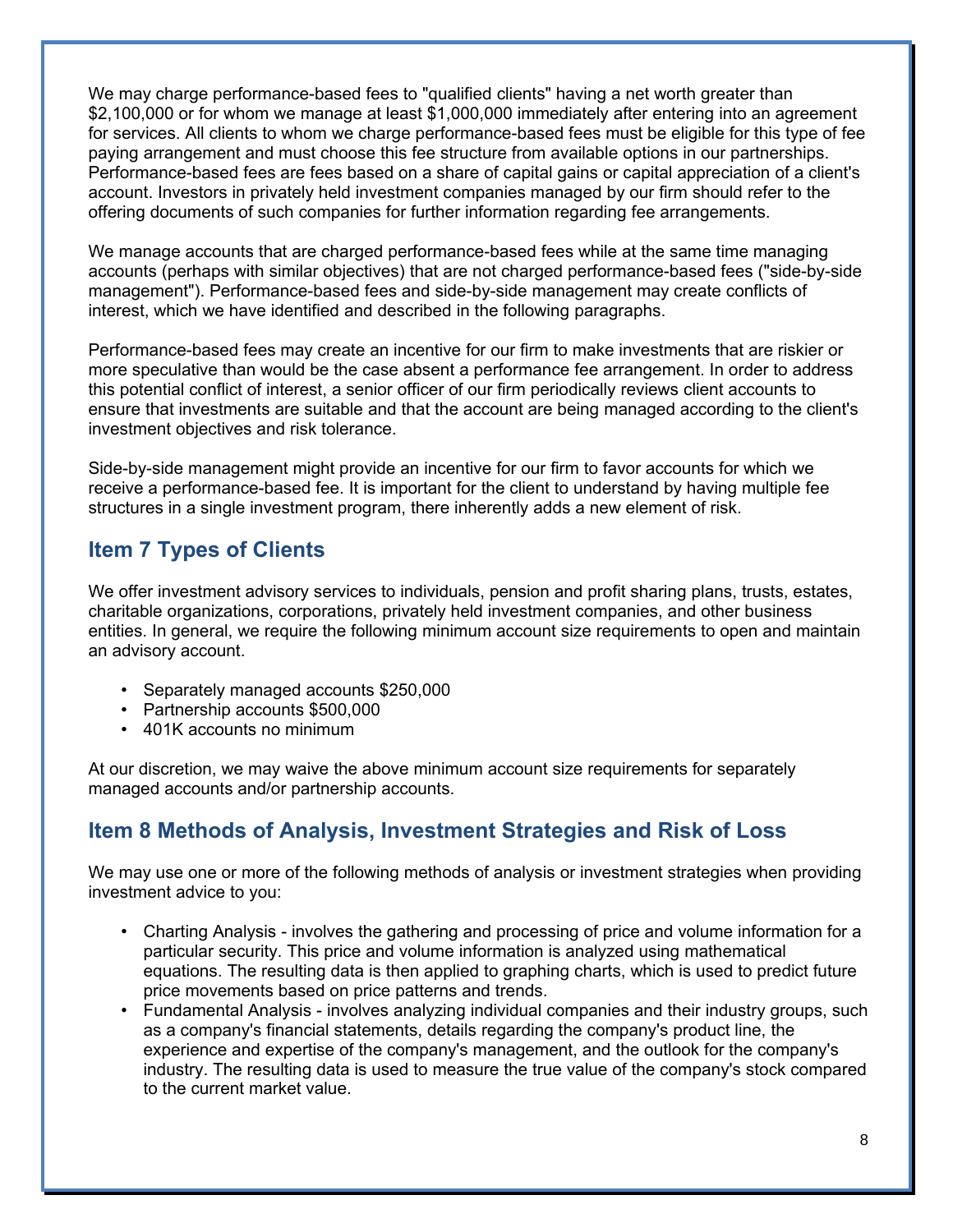- Technical Analysis involves studying past price patterns and trends in the financial markets to predict the direction of both the overall market and specific stocks.
- Cyclical Analysis form of technical analysis that involves evaluating recurring price patterns and trends.
- Long Term Purchases securities purchased with the expectation that the value of those securities will grow over a relatively long period of time, generally greater than one year.
- Short Term Purchases securities purchased with the expectation that they will be sold within a relatively short period of time, generally less than one year, to take advantage of the securities' short-term price fluctuations.
- Margin Transactions a securities transaction in which an investor borrows money to purchase a security, in which case the security serves as collateral on the loan.

As a general practice, we will invest in various sectors and could be 100% invested or 100% in cash on any given day depending on the existing investment model. The Investment Manager(s) will primarily utilize mutual funds to execute their investment strategy as is currently done with existing client accounts. It is anticipated that the Investment Manager could also utilize margin accounts and could use leverage, where such investment strategies are deemed to be in the best interest of the client.

The private investment funds for which we serve as investment adviser will employ varied methods of analysis, sources of information, and investment strategies that are geared towards the overall investment objectives of the particular fund.

The private investment funds/limited partnerships investment strategies focuses on market momentum, sector rotation, and long and short strategies. Generally, the Investment Manager invests in, but is not limited to, no-load and low-load mutual funds, as well as exchange-traded funds, and other stock baskets to carry out the Fund's strategy. These investment vehicles may have domestic, regional, international and global exposure.

Whenever possible, the Investment Manager constructs a portfolio of investments that have a low correlation to each other in an attempt to achieve greater diversification. The Investment Manager considers cash as a position, and the Fund may from time to time be partially or fully invested in cash or cash equivalent vehicles.

The Investment Manager may use leverage in an attempt to achieve a higher return. This use of leverage may expose the Fund to a higher degree of market risk and volatility; however, the vestment Manager may also utilize leverage to add short positions to the Fund's portfolio in order to reduce market exposure and volatility.

The Investment Manager may also carry out the Fund's investment strategy through the use of special purpose vehicles for the purposes of certain trading activity. The use of such special purpose vehicles may involve certain additional expenses and fees which will be expenses of the Fund.

Full disclosure is available in the offering documents of the particular fund. Refer to the *Other Financial Industry Activities and Affiliations* section below for additional disclosures on this topic.

#### **Risks Associated with Methods of Analysis**

Charting and Technical Analysis - The risk of market timing based on technical analysis is that charts may not accurately predict future price movements. Current prices of securities may reflect all information known about the security and day to day changes in market prices of securities may follow random patterns and may not be predictable with any reliable degree of accuracy.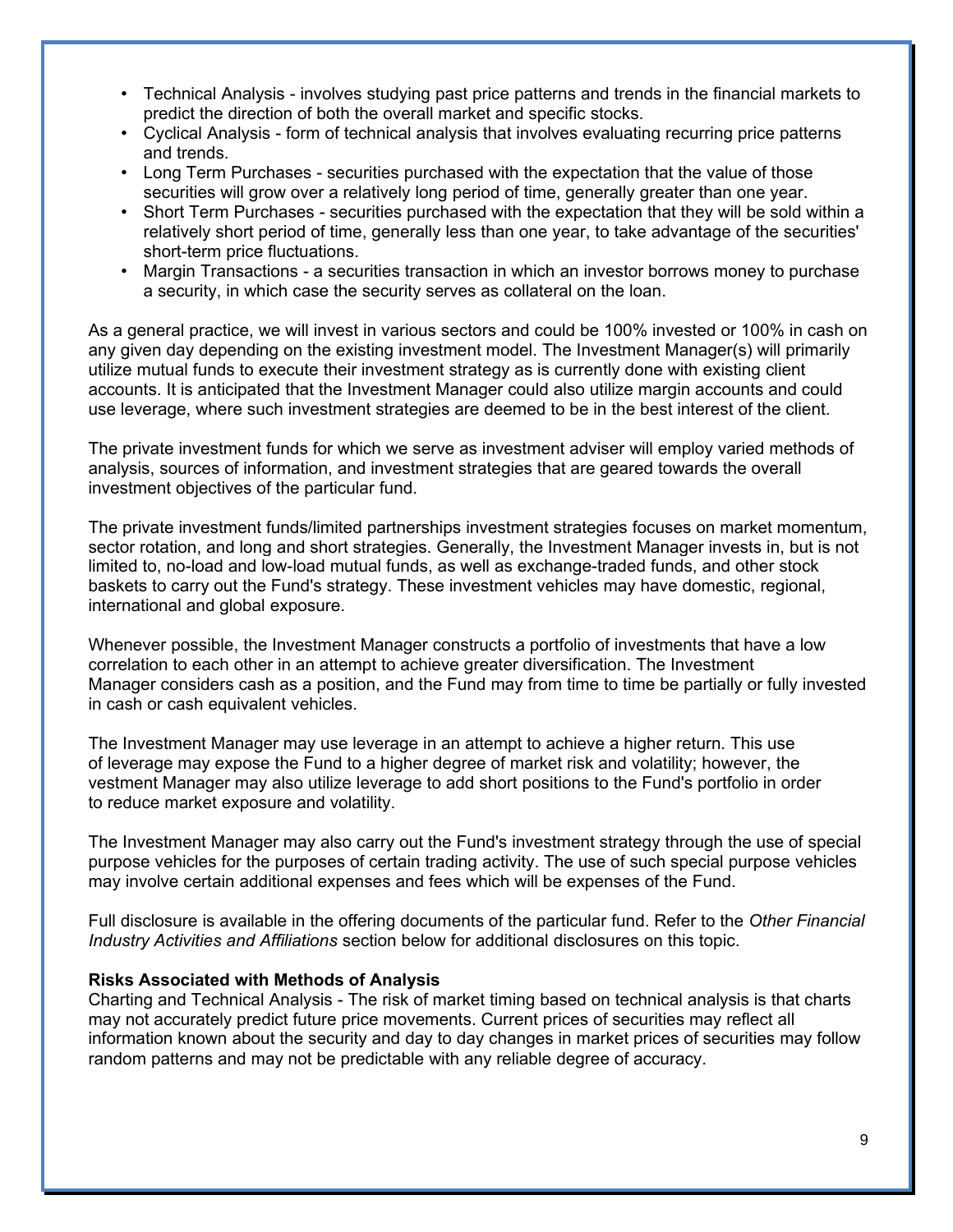Fundamental Analysis - The risk of fundamental analysis is that collected data may be inaccurate and the analysis may not provide an accurate estimate of earnings, which may be the basis for a stock's value. If securities prices adjust rapidly to new information, utilizing fundamental analysis may not result in favorable performance.

Cyclical Analysis - Economic/business cycles may not be predictable and may have many fluctuations between long term expansions and contractions. The lengths of economic cycles may be difficult to predict with accuracy and therefore the risk of cyclical analysis is the difficulty in predicting economic trends and consequently the changing value of securities that would be affected by these changing trends.

We may use investment strategies that involve buying and selling securities periodically in an effort to capture significant market gains and avoid significant losses during a volatile market. However, periodic trading can negatively affect investment performance. Periodic trading can lead to poor investment decisions by the investment advisor, increased brokerage/transactional costs, and taxes.

#### **Investment Strategy and Tax Disclosures**

Our investment strategies and advice may vary depending upon each client's specific financial situation. As such, we determine investments and allocations based upon your predefined objectives, risk tolerance, time horizon, financial horizon, financial information, liquidity needs, and other various suitability factors.

Our strategies and investments may have unique and significant tax implications. However, unless we specifically agree otherwise, and in writing, tax efficiency is not our primary consideration in the management of your assets. Regardless of your account size or any other factors, we strongly recommend that you continuously consult with a tax professional prior to and throughout the investing of your assets.

Moreover, as a result of revised IRS regulations, custodians and broker-dealers will begin reporting the cost basis of equities acquired in client accounts on or after January 1, 2011. Your custodian will default to the FIFO (First-In First-Out) accounting method for calculating the cost basis of your investments. You are responsible for contacting your tax advisor to determine if this accounting method is the right choice for you. If your tax advisor believes another accounting method is more advantageous, please provide written notice to our firm immediately and we will alert your account custodian of your individually selected accounting method. Please note that decisions about cost basis accounting methods will need to be made before trades settle, as the cost basis method cannot be changed after settlement.

#### **Risk of Loss**

Investing in securities involves risk of loss that you should be prepared to bear. We do not represent or guarantee that our services or methods of analysis can or will predict future results, successfully identify market tops or bottoms, or insulate clients from losses due to market corrections or declines. You understand that our investment recommendations for your account are subject to various market, currency, economic, political and business risks, and that those investment decisions will not always be profitable. We cannot offer any guarantees or promises that your financial goals and objectives will be met. Past performance is in no way an indication of future performance.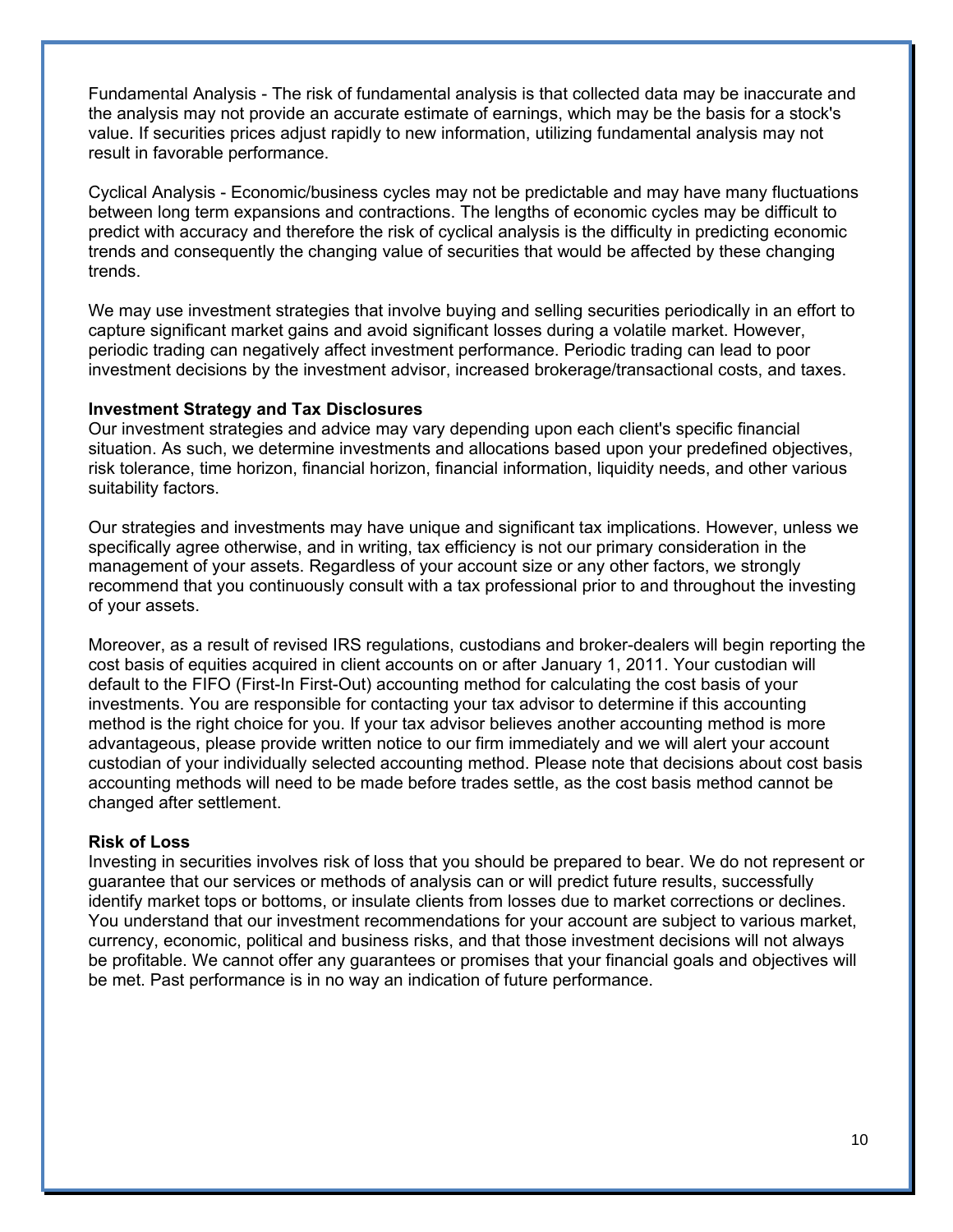#### **Recommendation of Particular Types of Securities**

We primarily recommend mutual funds, exchange traded funds, and limited partnerships for our clients. Each type of security has its own unique set of risks associated with it and it would not be possible to list here all of the specific risks of every type of investment. Even within the same type of investment, risks can vary widely. However, in very general terms, the higher the anticipated return of an investment, the higher the risk of loss associated with it.

**Mutual Funds and Exchange Traded Funds:** Mutual funds and exchange traded funds ("ETF") are professionally managed collective investment systems that pool money from many investors and invest in stocks, bonds, short-term money market instruments, other mutual funds, other securities, or any combination thereof. The fund will have a manager that trades the fund's investments in accordance with the fund's investment objective. While mutual funds and ETFs generally provide diversification, risks can be significantly increased if the fund is concentrated in a particular sector of the market, primarily invests in small cap or speculative companies, uses leverage (i.e., borrows money) to a significant degree, or concentrates in a particular type of security (i.e., equities) rather than balancing the fund with different types of securities. ETFs differ from mutual funds since they can be bought and sold throughout the day like stock and their price can fluctuate throughout the day. The returns on mutual funds and ETFs can be reduced by the costs to manage the funds. Also, while some mutual funds are "no load" and charge no fee to buy into, or sell out of, the fund, other types of mutual funds do charge such fees which can also reduce returns. Mutual funds can also be "closed end" or "open end". So-called "open end" mutual funds continue to allow in new investors indefinitely whereas "closed end" funds have a fixed number of shares to sell which can limit their availability to new investors.

ETFs may have tracking error risks. For example, the ETF investment adviser may not be able to cause the ETF's performance to match that of its Underlying Index or other benchmark, which may negatively affect the ETF's performance. In addition, for leveraged and inverse ETFs that seek to track the performance of their Underlying Indices or benchmarks on a daily basis, mathematical compounding may prevent the ETF from correlating with performance of its benchmark. In addition, an ETF may not have investment exposure to all of the securities included in its Underlying Index, or its weighting of investment exposure to such securities may vary from that of the Underlying Index. Some ETFs may invest in securities or financial instruments that are not included in the Underlying Index, but which are expected to yield similar performance.

A limited partnership is a financial affiliation that includes at least one general partner, who manages the partnership and assume legal debts and obligations, and a number of limited partners who invest money, but have limited liability, are not involved in the day-to-day management, and usually cannot lose more than their capital. Rocky Mountain serves as the general partner to GL Asset Management LP. GL Asset Management LP serves as the general partner to RM Domestic Partners LP, RM Domestic Partners II LP, and RM Domestic Partners III LP. Rocky Mountain serves as the Investment Adviser to all the mentioned above limited partnerships.

Investment in a Private Fund/ limited partnership is speculative and involves certain risks. Certain of these risks are summarized below. The Fund may not be suitable for all investors and is intended for sophisticated

investors who can accept the risks associated with its investments. An investment in the Fund does not constitute a complete investment program.

Investment and Trading Risks in General: All investments risk the loss of capital. No guarantee or representation is made that the Fund's program will be successful, and investment results may vary substantially over time.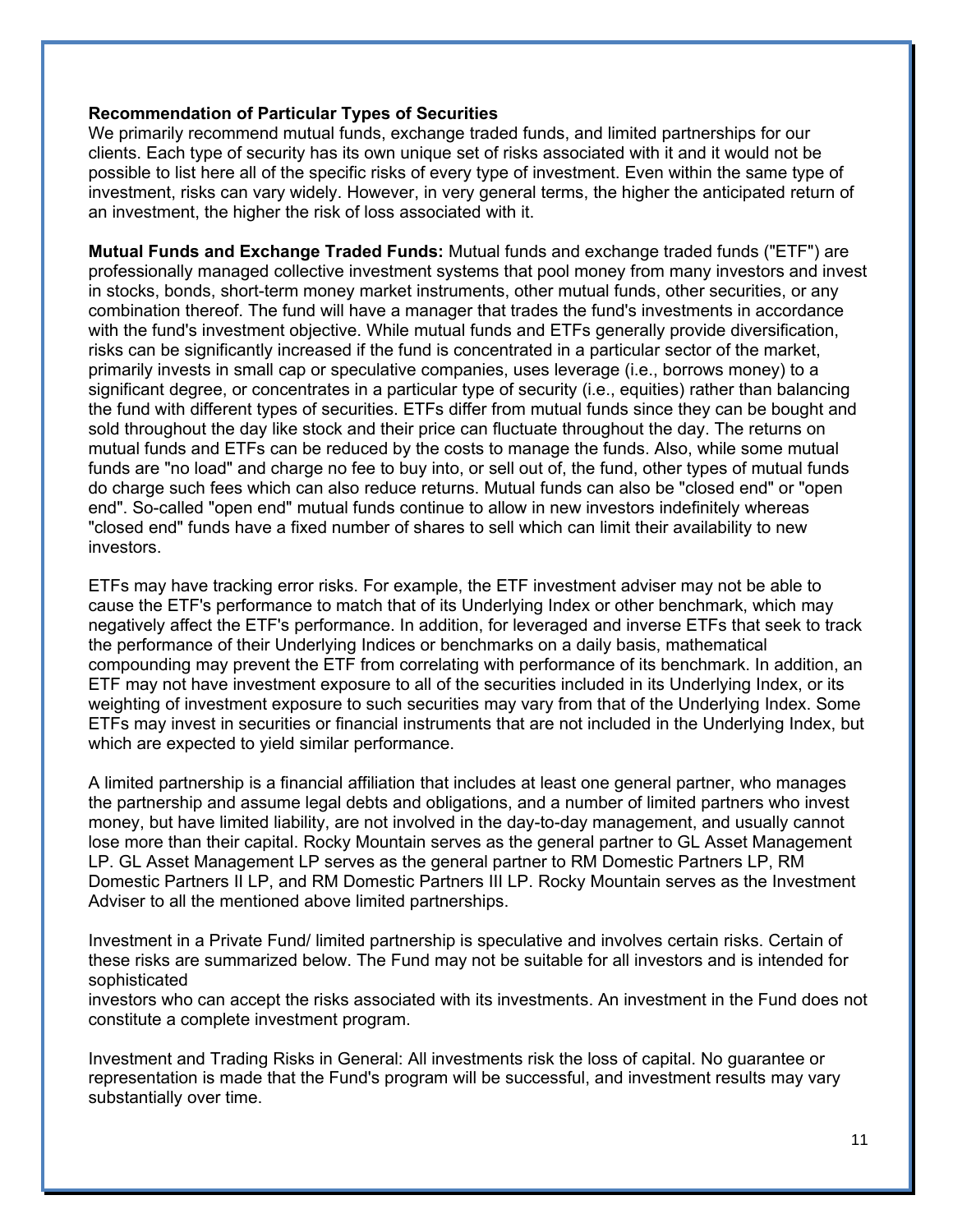Investment Judgment; Market Risk: The success of the Fund's investment program will depend on the judgment of the Investment Manager. There can be no assurance that the decisions made by the Investment Manager will lead to the financial success of the Fund. With respect to the investment strategy utilized by the Fund, there is always some, and occasionally a significant, degree of market risk.

Diversification: Since the Fund's portfolio will not necessarily be widely diversified, the portfolio may be subject to more rapid changes in value than would be the case if the Fund were required to maintain a wide diversification among companies, securities and types of securities.

Sector Risks: The Fund may potentially focus its investments in a particular sector. Sector risk is the possibility that securities within the same group of industries will decline in price due to sector-specific market or economic developments. If the Fund invests more heavily in a particular sector, it will be more sensitive to changes that affect the price of securities in that sector. In addition,

some sectors could be subject to more government regulations than other sectors. As a result, changes in regulatory policies for these sectors may have a material effect on the value of securities

issued by companies in these sectors. The sectors in which the Fund may invest, directly or indirectly, will vary.

Portfolio Concentration: The Fund may invest a portion of its assets in securities, mutual funds, exchange traded funds, or derivative products that are industry, sector, or capitalization specific, and thereby may be subject to the volatility attendant with such a specialized focus. To the extent the Fund's portfolio is concentrated in a particular industry or sector, there is increased risk due to adverse developments within that industry or sector.

Portfolio Turnover: The Fund is not restricted in effecting transactions by any specific limitations with regard to its portfolio turnover rate. The Fund's investment policies might result in substantial portfolio turnover. Fund investments may be sold for a variety of reasons, such as a more favorable investment opportunity or other circumstances bearing on the desirability of a continued position in such investments. A high rate of portfolio turnover involves correspondingly greater brokerage commissions and fees, which will be borne directly by the Fund.

Short Sales: The Fund may invest in mutual funds and exchange traded funds that specialize in short selling or which make short selling a significant part of their overall investment strategy. The Fund itself may also engage in short selling. Short sales can, in some circumstances, substantially increase the impact of adverse price movements on an investment portfolio. A short sale is a sale of a security that the investor does not own, in hopes of a decline in the security's price. To deliver the security to the buyer and complete the sale, the investor must borrow the security. To return the security, the investor must buy it at the market price at the time of repayment. That price may be less than the price at which the investor made its short sale, in which case the investor would have made a profit, or it may be more, in which case the investor would have suffered a loss. Short sales create the risk of a theoretically unlimited loss, in that the price of the underlying security could theoretically increase without limit. Limited use of short selling and the purchase of mutual funds and exchange traded funds that engage in short sales may be employed in an attempt to limit portfolio risk.

Derivatives: Derivative instruments, or "derivatives," include futures, options, swaps, structured securities and other instruments and contracts that are derived from, or the value of which is related to, one or more underlying securities, financial benchmarks, currencies or indices. Derivatives allow an investor to hedge or speculate upon the price movements of a particular security, financial benchmark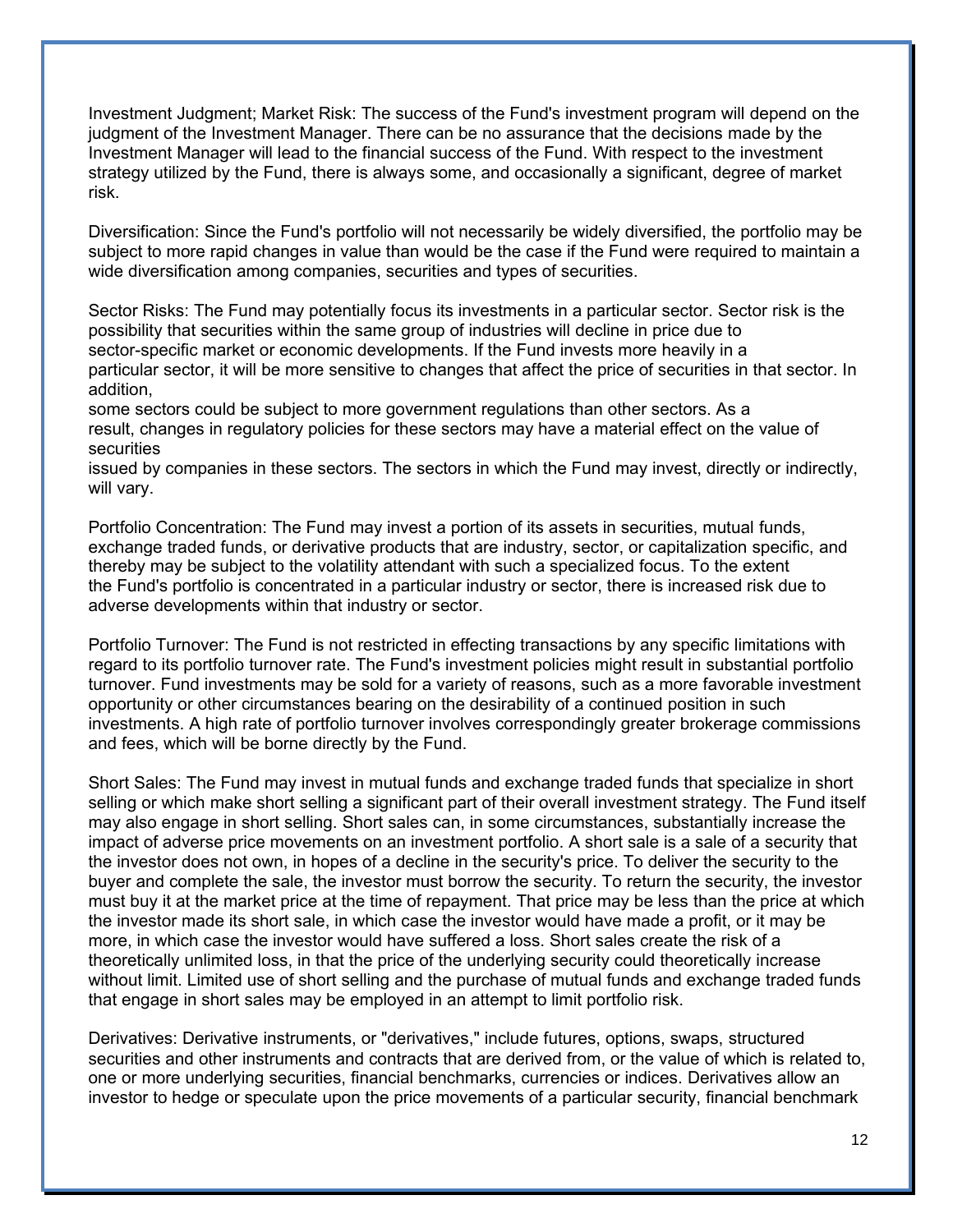currency or index at a fraction of the cost of investing in the underlying asset. The value of a derivative depends largely upon price movements in the underlying asset. Therefore, many of the risks applicable to trading the underlying asset are also applicable to derivatives of such asset. However, there are a number of other risks associated with derivatives trading. For example, because many derivatives are "leveraged," and thus provide significantly more market exposure than the money paid or deposited when the transaction is entered into, a relatively small adverse market movement can not only result in the loss of the entire investment, but may also expose the Fund to the possibility of a loss exceeding the original amount invested. Derivatives may also expose investors to liquidity risk, as there may not be a liquid market within which to close or dispose of outstanding derivatives contracts, and to counterparty risk. The counterparty risk lies with each party with whom the Fund contracts for the purpose of making derivative investments. In the event of such counterparty's default, the Fund will only rank as an unsecured creditor and risks the loss of all or a portion of the amounts it is contractually entitled to receive.

Counterparty Risk:The Fund is subject to the risk that counterparties of derivative contracts and other instruments in which they invest and trade may default on their obligations under those instruments and that certain events may occur that have an immediate and significant adverse effect on the value of those instruments. Some of the markets in which the Fund effects its transactions are over-thecounter or inter-dealer markets. The participants in such markets are typically not subject to credit evaluation by an exchange or clearing organization and regulatory oversight as are members of exchange-based markets. The Fund therefore is exposed to a greater risk that a counterparty will not timely settle a transaction or otherwise perform its obligations in accordance with contractual terms and conditions because of a dispute over the terms of the contract (whether or not bona fide), or because of a credit or liquidity problem, thus causing the Fund to suffer a loss. Such counterparty risk is accentuated for contracts with longer maturities where events may intervene to prevent settlement, or where the Fund has concentrated its transactions with a single or small group of counterparties. These risks may differ materially from those entailed in exchange-traded transactions, which generally are backed by clearing organization guarantees, daily marking-to-market and settlement of positions and segregation and minimum capital requirements applicable to intermediaries.

Options: Although it is not currently the intention of the General Partner or the Investment Manager to invest in options (except incidentally to invest in one or more mutual funds that might invest to a limited extent in options) the Partnership Agreement authorizes the General Partner (and pursuant to its discretionary authority, the Investment Manager) to buy or sell options. To the extent the Fund enters into option transactions, it would most likely be part of a hedging tactic. Investing in options can provide a greater potential for profit or loss than an equivalent investment in the underlying asset. The value of an option may decline because of a change in the value of the underlying asset relative to the strike price, the passage of time, changes in the market's perception as to the future price behavior of the underlying asset, or any combination thereof. In the case of the purchase of an option, the risk of loss of an investor's entire investment (i.e., the premium paid plus transaction charges) reflects the nature of an option as a wasting asset that may become worthless when the option expires. Where an option is written or granted (i.e., sold) uncovered, the seller may be liable to pay substantial additional margin, and the risk of loss is unlimited, as the seller will be obligated to deliver, or take delivery of, an asset at a predetermined price which may, upon exercise of the option, be significantly different from the market value.

Investments in Bonds, Bond Funds, and Bond ETFs. The Fund may invest in bonds, bond funds and bond ETFs. Such investments are subject to a number of risks, including: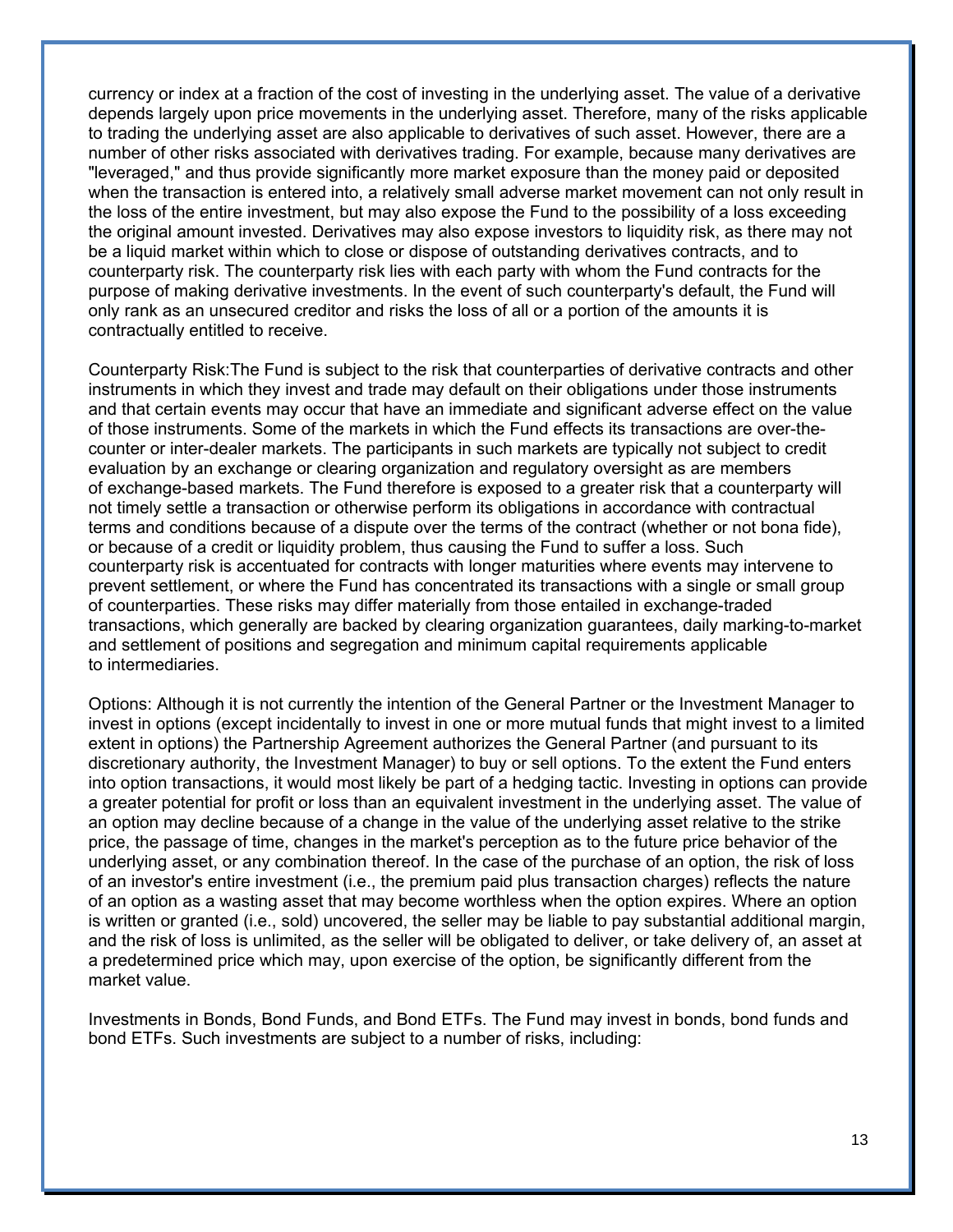(i) Credit risk: the risk that the issuers of the bonds may default (fail to pay the debt that they owe on the bonds that they have issued). This risk may be minimal for investments in insured or U.S. Government bonds.

(ii) Prepayment risk: the risk that prior to the bond maturity dates, the issuers of the bonds will prepay (call) them at a time when interest rates have declined. This risk is sometimes also known as "call risk." Because interest rates have declined, the Fund or its underlying bond funds, as applicable, may have to reinvest the proceeds in bonds with lower interest rates, which can reduce the return. Not all bonds, however, can be prepaid.

(iii) Interest rate risk: the risk that the market value of the bonds will fluctuate as interest rates go up and down. Nearly all bond funds are subject to this type of risk, but bonds with longer maturities are more subject to this risk than bonds with shorter maturities. Because of this type of risk, bond investors may suffer losses, including those investors in insured bonds or government bonds. These risks could affect the value of a particular investment or investments by the Fund, possibly causing the Fund's asset value and total return to be reduced and fluctuate more than other types of investments. In addition, the Fund may invest directly, or through bond mutual funds and ETFs, in what are sometimes referred to as "junk bonds," which are speculative investments that carry greater risks and are more susceptible to real or perceived adverse economic and competitive industry conditions than higher quality debt securities.

Costs Associated with Mutual Fund and ETF Investments. Investment managers of mutual funds and ETFs selected by the Investment Manager will generally be entitled to a fee based on net assets under management. Any such fees charged by an investment manager of a mutual fund or ETF in which the Fund invests are in addition to the Management Fee of the Investment Manager and the Performance Allocation of the General Partner and will reduce the Fund's assets accordingly.

Financial Markets and Regulatory Change: The hedge fund industry is subject to regulatory scrutiny and risks relating to uncertainty in the credit markets. Market disruptions and the dramatic increase in the capital allocated to alternative investment strategies during recent years have led to increased governmental as well as self-regulatory scrutiny of the "hedge fund" industry in general. The laws and regulations affecting businesses continue to evolve in an unpredictable manner. Laws and regulations, particularly those involving taxation, investment and trade, applicable to the Fund's activities can change quickly and unpredictably, and may at any time be amended, modified, repealed or replaced in a manner adverse to the interests of the Fund. It is impossible to predict what, if any, changes in regulation applicable to the Fund or the Investment Manager, the markets in which they trade and invest or the counterparties with which they do business may be instituted in the future. The Fund or the Investment Manager may be or may become subject to unduly burdensome and restrictive regulation. In particular, in response to significant recent events in international financial markets, governmental intervention and certain regulatory measures have been adopted in certain jurisdictions, including restrictions on short selling of certain securities in the U.S., the U.K. and certain other jurisdictions. The extent to which the underlying causes of these recent events are pervasive throughout global financial markets and have the potential to cause further instability is not yet clear. These recent events, and their underlying causes, have heightened the risks associated with the investment activities and operations of hedge funds, including without limitation, those resulting from a substantial reduction in the availability of credit and the increased cost of short-term credit, a decrease in market liquidity, an increased risk of insolvency of prime brokers and other counterparties, and regulatory changes that may have an adverse effect on hedge funds generally, and in particular, on the Fund's ability to achieve its investment objective. The hedge fund industry may continue to be adversely affected by the recent developments in the financial markets in the U.S. and abroad, and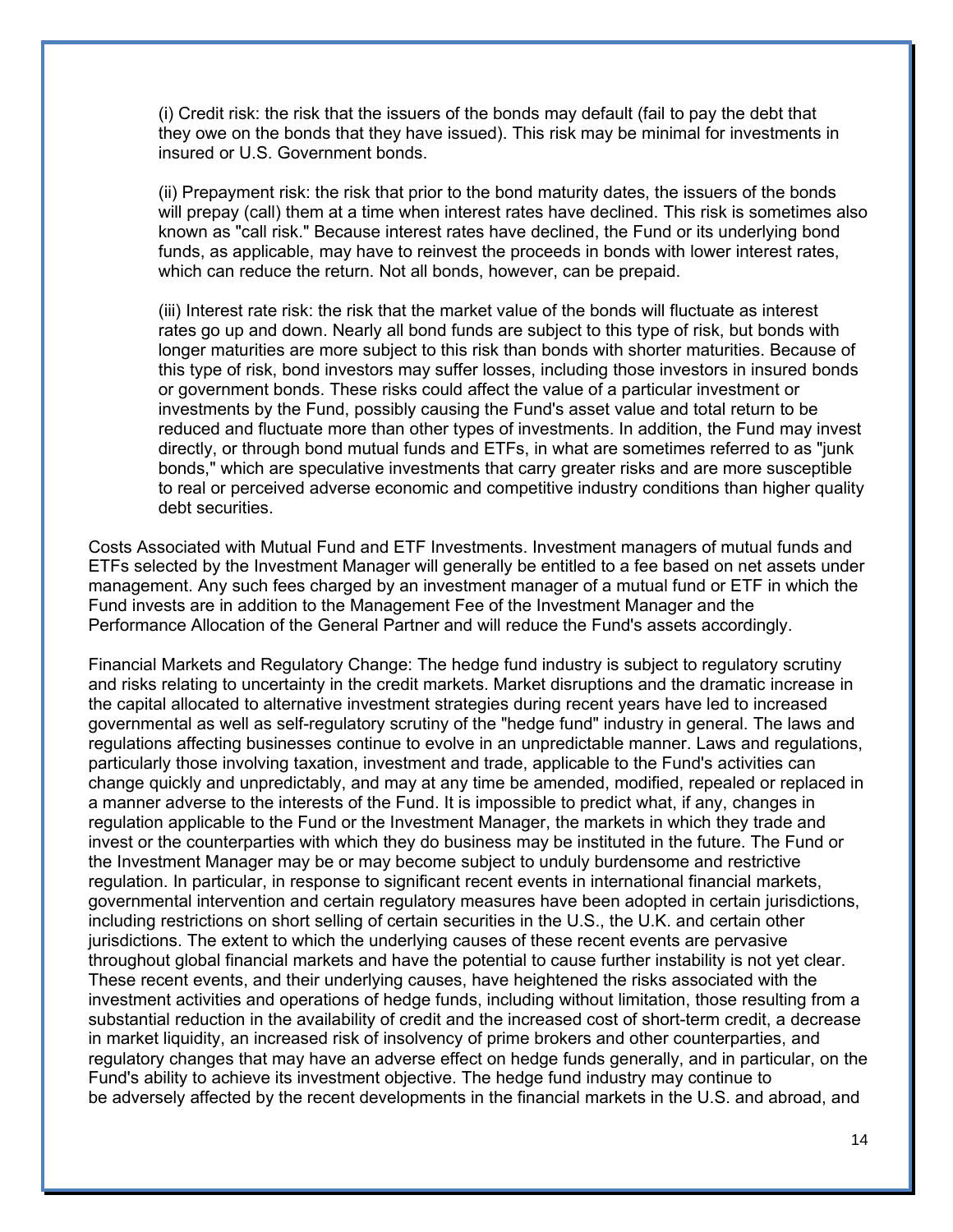any future legal, regulatory, or governmental action and developments such financial markets and the broader U.S. economy could have an adverse effect on the Fund's business, operations and performance.

Foreign Investment: The Fund may invest in mutual funds, ETFs and other similar instruments that invest in securities of issuers organized or based outside the United States. These investments may be subject to a variety of risks and other special considerations not affecting securities of domestic issuers. Many foreign securities markets are not as developed or efficient as those in the United States. Securities of some foreign issuers are less liquid and more volatile than securities of comparable U.S. issuers. Similarly, volume and liquidity in many foreign securities markets are less than in the United States and at times, volatility of price can be greater than in the United States. The issuers may be subject to less stringent financial reporting and informational disclosure standards, practices and requirements than those applicable to U.S. issuers.

Since foreign securities transactions often are denominated in currencies of foreign countries, the Fund may incur currency exchange costs when effecting these transactions, and the value of these securities as measured in U.S. dollars may be affected favorably or unfavorably by subsequent changes in currency rates and exchange control regulations. Currency exchange rates may fluctuate significantly over short periods of time. The Fund will be permitted, but will not be required, to engage in currency hedging transactions (using forward, futures or options contracts) to protect against adverse changes in currency rates, and it is possible that such hedging transactions could be unsuccessful.

Emerging Markets Risks: In addition to the risks generally associated with investing in securities of foreign companies, countries with emerging markets also may have relatively unstable governments, social and legal systems that do not protect shareholders, economies based on only a few industries, and securities markets that trade a small number of issues.

Underlying Manager Risks: The managers who actively manage the Fund's underlying funds may make poor security selections, potentially causing such underlying funds and the Fund itself to underperform relevant benchmarks or other funds with similar investment objectives.

Issuer-Specific Risks: The value of a specific security, mutual fund, ETF or a similar instrument can be more volatile than the market as a whole and can perform differently from the value of the market as a whole. The value of securities of smaller issuers can be more volatile than that of larger issuers. The value of certain types of securities can be more volatile due to increased sensitivity to adverse issuer, regulatory, market, or economic developments.

Cybersecurity Considerations: The Investment Manager's and the Fund's information and technology systems may be vulnerable to damage or interruption from computer viruses, network failures, computer and telecommunication failures, infiltration by unauthorized persons and security breaches, usage errors by their respective professionals, power outages and catastrophic events, such as fires, tornadoes, floods, hurricanes and earthquakes. Although the Investment Manager and the Fund will likely implement various measures to manage risks relating to these types of events, if these systems are compromised, become inoperable for extended periods of time or cease to function properly, the Investment Manager and/or the Fund may have to make a significant investment to fix or replace them. The failure of these systems and/or of disaster recovery plans for any reason could cause significant interruptions in the Investment Manager's and/or the Fund's operations and result in a failure to maintain the security, confidentiality or privacy of sensitive data, including personal information relating to investors (and the beneficial owners of investors). Such a failure could harm the Investment Manager's and/or the Fund's reputation, subject any such entity and their respective affiliates to legal claims and otherwise affect their business and financial performance.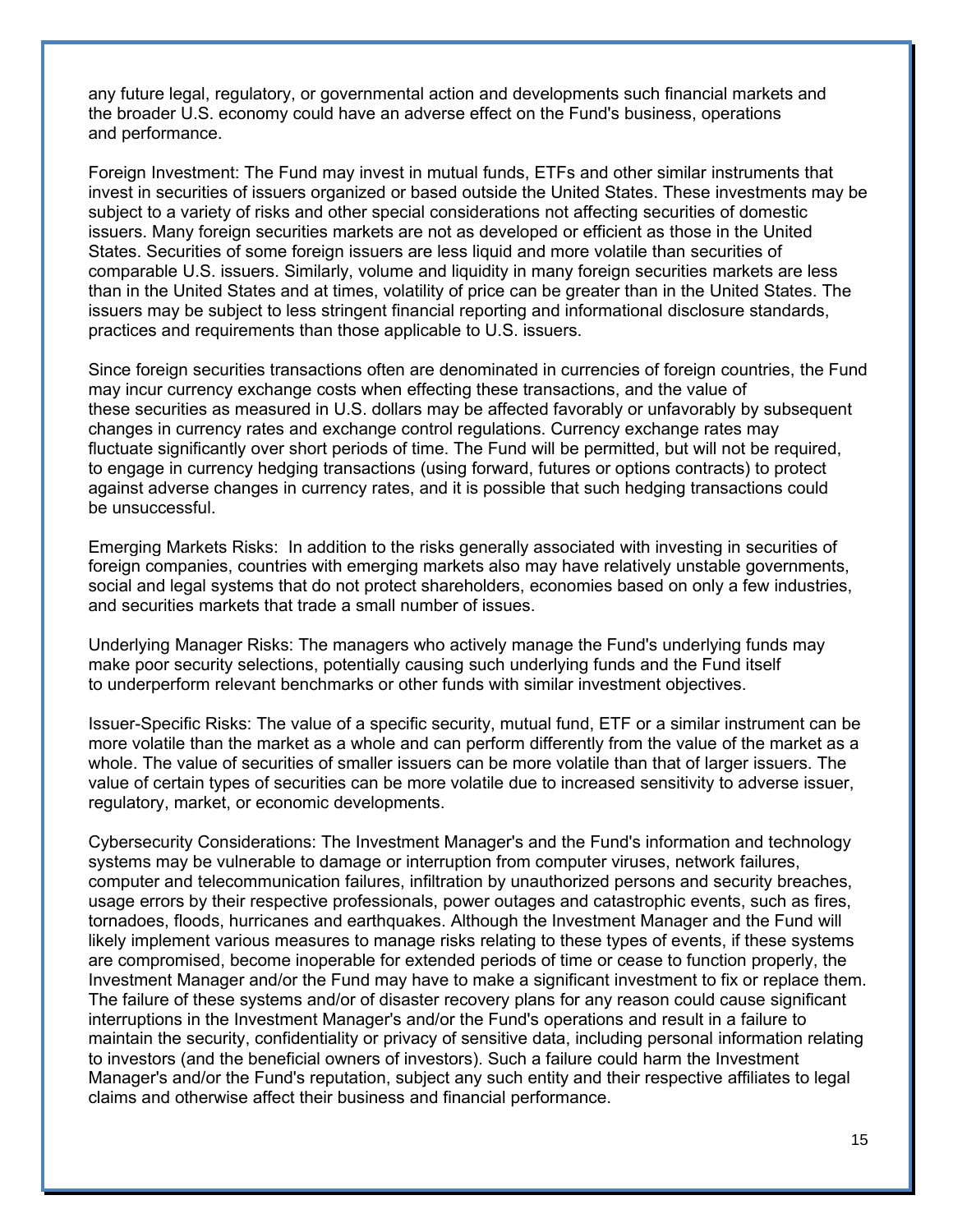### **Item 9 Disciplinary Information**

Rocky Mountain has been registered and providing investment advisory services since 2003. Neither our firm nor any of our Associated Persons have any disciplinary information. Refer to the *Code of Ethics, Participation or Interest in Client Transactions and Personal Trading* section below for additional disclosures on the supervision of our Associated Persons.

### **Item 10 Other Financial Industry Activities and Affiliations**

#### **Arrangements with Affiliated Entities**

We serve as the investment adviser to RM Domestic Partners, LP, RM Domestic Partners II, LP, and RM Domestic Partners III, LP (hereinafter collectively referred to as the "Funds"), all of which are pooled investment vehicles in which you may be solicited to invest. The Funds are offered to certain sophisticated investors, who meet certain requirements under applicable state and/or federal securities laws. Investors to whom the Funds are offered will receive a private placement memorandum and other offering documents. The fees charged by the Funds are separate and apart from our advisory fees. You should refer to the offering documents for a complete description of the fees, investment objectives, risks and other relevant information associated with investing in the Funds. Persons affiliated with our firm may have made an investment in the Funds and may have an incentive to recommend the Funds over other investments. You are strongly encouraged to seek independent legal counsel prior to investing in these private investment vehicles. These investments are not protected by SIPC. Refer to the *Code of Ethics, Participation or Interest in Client Transactions and Personal Trading* section below for additional disclosures on this topic.

Referral arrangements with an affiliated entity present a conflict of interest for us because we may have a direct or indirect financial incentive to recommend an affiliated firm's services. While we believe that compensation charged by an affiliated firm is competitive, such compensation may be higher than fees charged by other firms providing the same or similar services. You are under no obligation to use the services of any firm we recommend, whether affiliated or otherwise, and may obtain comparable services and/or lower fees through other firms.

#### **Registrations with Broker-Dealer**

Persons providing investment advice on behalf of our firm are registered representatives with Ceros Financial Services, Inc. a securities broker-dealer, and a member of the Financial Industry Regulatory Authority and the Securities Investor Protection Corporation. See the *Fees and Compensation* section in this brochure for more information on the compensation received by registered representatives who are affiliated with our firm.

### **Item 11 Code of Ethics, Participation or Interest in Client Transactions and Personal Trading**

#### **Description of Our Code of Ethics**

We strive to comply with applicable laws and regulations governing our practices. Therefore, our Code of Ethics includes guidelines for professional standards of conduct for persons associated with our firm. Our goal is to protect your interests at all times and to demonstrate our commitment to our fiduciary duties of honesty, good faith, and fair dealing with you. We adhere strictly to these guidelines. Additionally, we maintain and enforce written policies reasonably designed to prevent the misuse or dissemination of material, non-public information about you or your account holdings by persons associated with our firm. Clients or prospective clients may obtain a copy of our Code of Ethics by contacting our main office at 281-778-4900.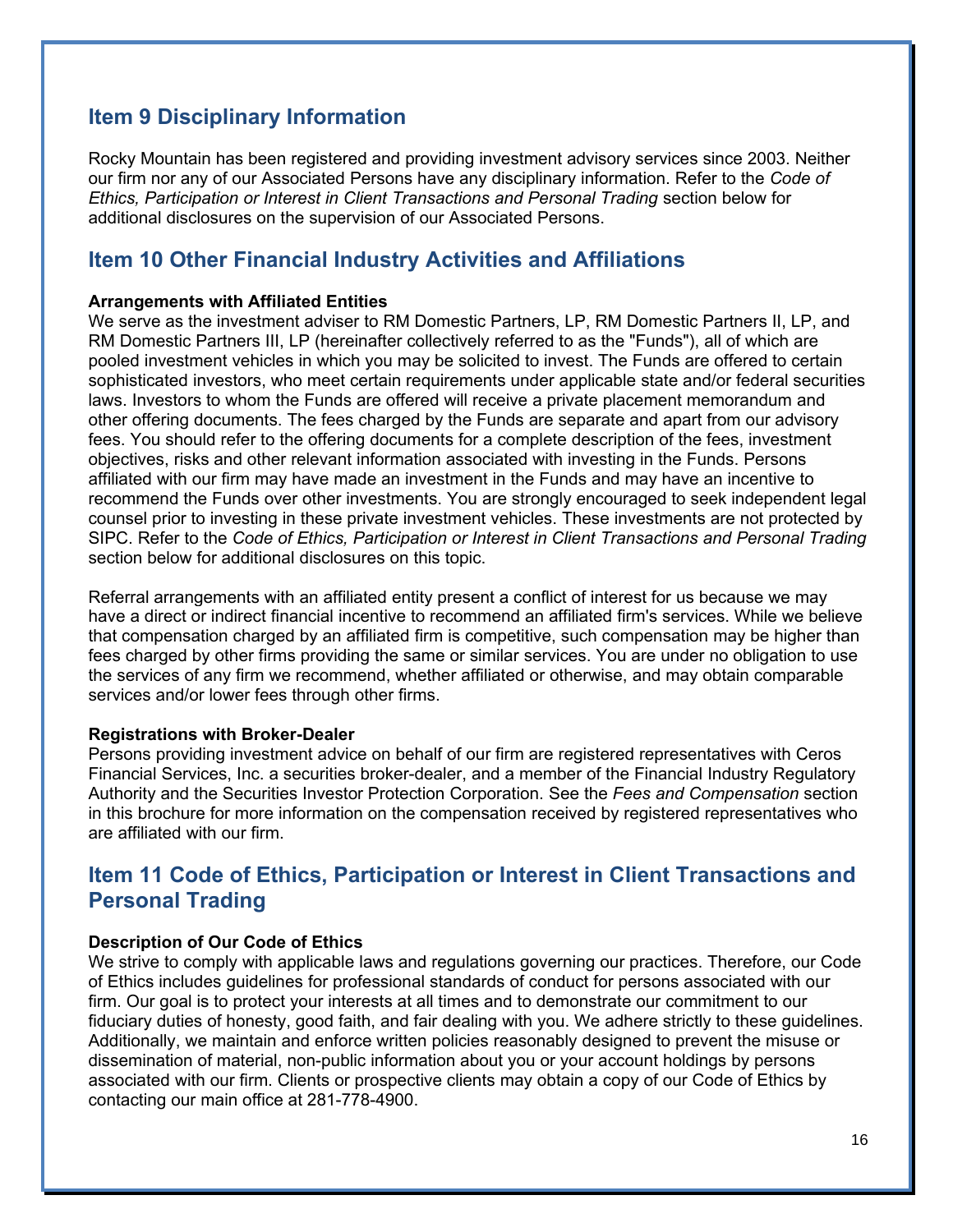#### **Participation or Interest in Client Transactions**

We serve as the investment adviser to RM Domestic Partners, LP, RM Domestic Partners II, LP and RM Domestic Partners III, LP (hereinafter collectively referred to as the "Funds"), all of which are pooled investment vehicles that invest in securities and other investment products. GL Asset Management LP, a Related Person of our firm, will serve as the general partner to the Funds. If you are an investor in the Funds, refer to the Funds' offering documents for important detailed disclosures regarding the Funds. Additionally, individuals associated with our firm may buy or sell - for their personal account(s) - investment products identical to those purchased by the Funds.

This presents a conflict of interest because we have investments and/or are compensated by the private funds. Conflicts that arise are mitigated through our Company's fiduciary obligation to act in the best interest of our clients, contractual limitations that govern our activities as adviser or general partner, as applicable, and the requirement of our Company not to place its interests before its clients' interests when managing the funds. If you are an investor in a private fund, refer to the private fund's offering documents for detailed disclosures regarding the private funds.

#### **Personal Trading Practices**

Our firm or persons associated with our firm may buy or sell the same securities that we recommend to you or securities in which you are already invested. A conflict of interest exists in such cases because we have the ability to trade ahead of you and potentially receive more favorable prices than you will receive. To mitigate this conflict of interest, it is our policy that neither our firm nor any of our Associated Persons shall have priority over your account in the purchase or sale of securities. We have also adopted a written Code of Ethics designed to prevent and detect personal trading activities that may interfere or be in conflict with client interests, as discussed above in this section.

These requirements are not applicable to: (i) direct obligations of the Government of the United States; (ii) money market instruments, bankers' acceptances, bank certificates of deposit, commercial paper, repurchase agreements and other high quality short-term debt instruments, including repurchase agreements; (iii) shares issued by mutual funds or money market funds; and (iv) shares issued by unit investment trusts that are invested exclusively in one or more mutual funds.

#### **Partnership Potential Conflict of Interest**

The Investment Manager manages and expects to continue to manage other client accounts, some of which have objectives similar to those of the Fund, including other collective investment vehicles which may be managed by the Investment Manager or any of its affiliates and in which the Investment Manager or any of its affiliates may have an equity interest.

The Partnership Agreement requires that the General Partner, and the Investment Manager as a delegate of the General Partner pursuant to the Investment Management Agreement, act in a manner that it considers fair, reasonable and equitable in allocating investment opportunities to the Fund but does not otherwise impose any specific obligations or requirements concerning the allocation of time, effort or investment opportunities to the Fund or any restrictions on the nature or timing of investments for the account of the Fund and for the Investment Manager's own account or for other accounts that the Investment Manager or its affiliates may manage. The Investment Manager is not obligated to devote any specific amount of time to the affairs of the Fund, and is not required to accord exclusivity or priority to the Fund in the event of limited investment opportunities arising from the application of speculative position limits or other factors.

When the Investment Manager determines that it would be appropriate for the Fund and one or more other investment accounts to participate in an investment opportunity, the Investment Manager will seek to execute orders for all of the participating investment accounts on an equitable basis. If the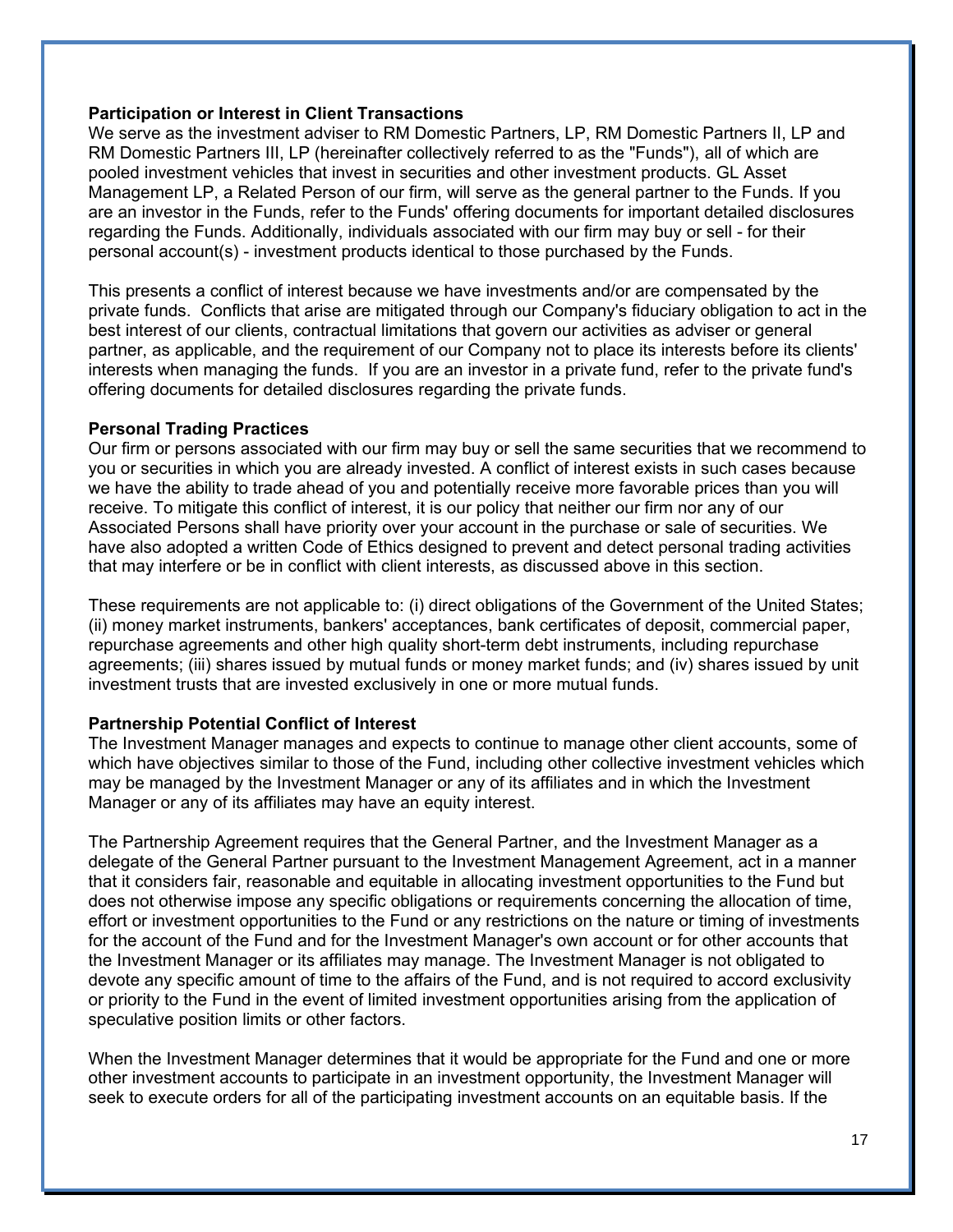Investment Manager has determined to invest at the same time for more than one of the investment accounts, the Investment Manager will generally place combined orders for all such accounts simultaneously and if all such orders are not filled at the same price, it will generally average the prices paid. Similarly, if an order on behalf of more than one account cannot be fully executed under prevailing market conditions, the Investment Manager will allocate the trade among the different accounts on a basis that it considers equitable. Situations may occur where the Fund could be disadvantaged because of the investment activities conducted by the Investment Manager for other investment accounts.

From time to time the Investment Manager may determine that a sale of positions from one client account to another is in the best interests of both accounts. For example, the Fund may acquire investments from unrelated sellers and may re-offer a portion of such investments to affiliated investment vehicles that were subject to legal, fiscal or other restrictions on participating in the original transaction. Alternatively, an affiliate may require an investment from an unrelated seller in anticipation of offering it to the Fund at a future date, if the Fund does not have available capital to make the investment when it is being marketed by the unrelated seller. While these transactions with related parties are expected to expand the universe of opportunities that are available to the Fund and other clients of the Investment Manager, the Fund will not necessarily derive a benefit from each such transaction, and the Fund and the other party to a particular transaction may have divergent interests. Moreover, there may be uncertainties regarding the valuation of investments that are subject to these transactions. Where required by applicable law or in other appropriate circumstances as determined by the General Partner, the General Partner may convene the Conflicts Committee to consent on behalf of the Fund to transactions in which participating accounts may have divergent interests. Limited Partners will have no opportunity to participate in the evaluation of the terms or merits or valuation of any such transactions and will be bound by the consent of the Conflicts Committee. Affiliates may earn commissions, spreads or other compensation from the Fund relating to such transactions. Amounts due from the Fund to the Investment Manager and its affiliates are not adjusted for such commission, spreads or other compensation.

The Principals, the employees and officers of the General Partner and the Investment Manager and of organizations affiliated with the General Partner or the Investment Manager ("Affiliates"), may buy and sell securities for their own account or the account of others, but may not buy securities from or sell securities to the Fund. The Affiliates may engage for their own accounts, or for the accounts of others, in other business ventures of any nature, and the Fund has no right to participate in or benefit from the other management activities of the Investment Manager described above and the Affiliates are not obligated to account to the Fund for any profits or benefits made or derived therefrom, nor shall they have any obligation to disclose or refer to the Fund any of the investment or service opportunities obtained through such activities.

If the General Partner or the Investment Manager, as appropriate, incurs any Fund expenses for the account or for the benefit of, or in connection with its activities or those of its Affiliates on behalf of, both the Fund and any assets or investments of the General Partner, or any other assets or investments managed by the General Partner or any Affiliate of the General Partner for the account of any person or entity (including investment vehicles) other than the Fund, which are invested or which are available for investment in securities or other instruments or for trading activities whether or not of the specific type being conducted by the Fund ("Other Accounts"), the General Partner or the Investment Manager, as appropriate, will allocate such expense among the Fund and each such Other Account in a manner the General Partner considers fair and reasonable and consistent with the Investment Manager's expense allocation policy.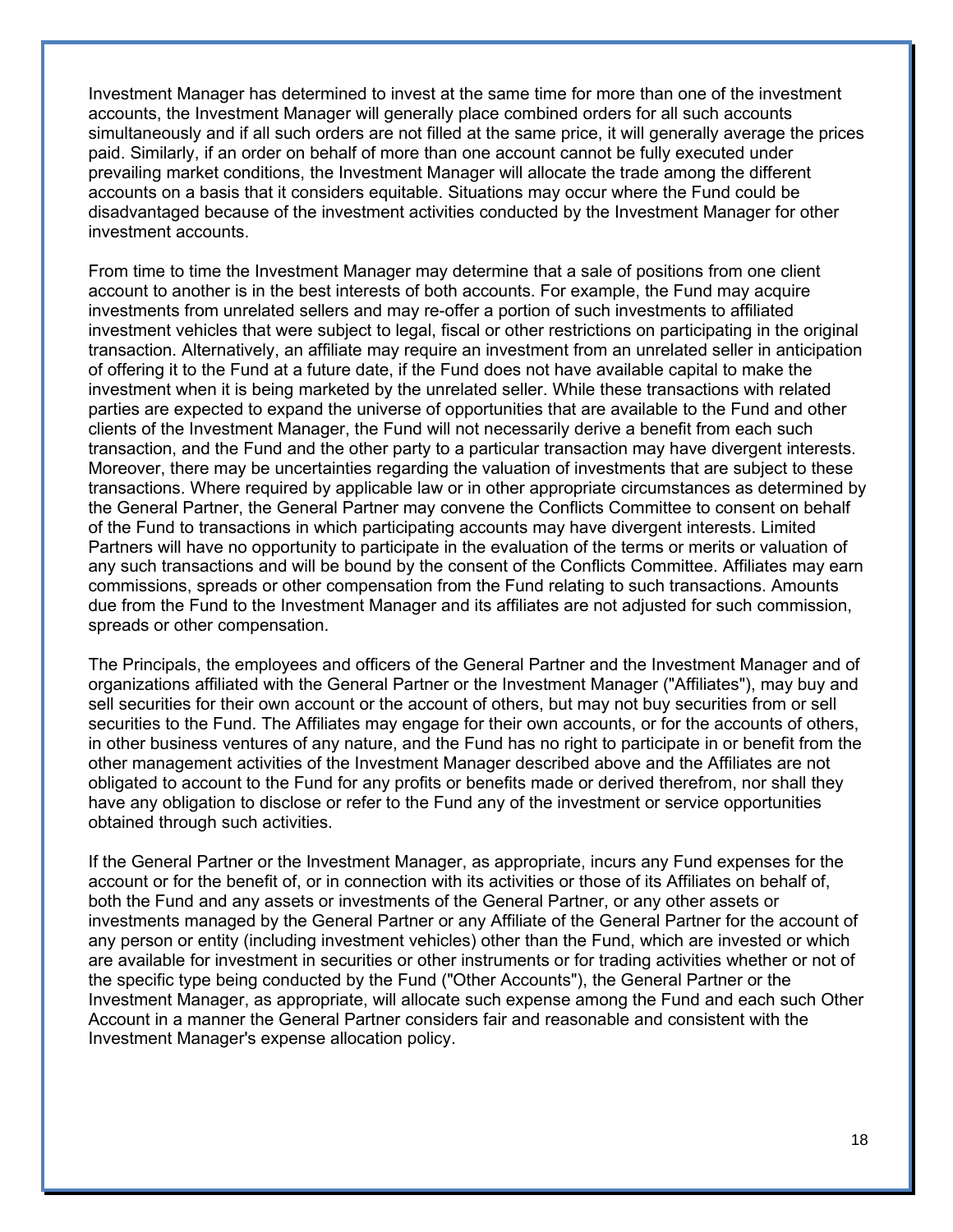Thompson & Hine LLP. ("Thompson & Hine") serves as counsel to the Fund, the Investment Manager, the General Partner and certain of their Affiliates (the "Clients") in connection with the formation of the Fund and certain other Clients, the offering of Interests as well as certain other matters for which the Clients may engage Thompson & Hine from time to time. Thompson & Hine disclaims any obligation to verify the Clients' compliance with their obligations either under applicable law or the governing documents of the Fund. In acting as counsel to the Clients, Thompson & Hine has not represented and will not represent any Limited Partners nor does it purport to represent their interests. No independent counsel has been retained to represent the Limited Partners. In assisting in the preparation of this Memorandum, Thompson & Hine has relied on information provided by the Fund, the Investment Manager and the General Partner and certain of the Fund's other service providers (including, without limitation, the Principals' biographical data, summaries of market conditions, the planned investment strategy of the Fund and the performance of the Fund, its investments or any predecessor Fund) without verification and does not express a view as to whether such information is accurate or complete.

# **Item 12 Brokerage Practices**

We recommend the brokerage and custodial services of TD Ameritrade and Wells Fargo (whether one or more "Custodian"). Your assets must be maintained in an account at a "qualified custodian," generally a broker-dealer or bank. In recognition of the value of the services the Custodian provides, you may pay higher commissions and/or trading costs than those that may be available elsewhere. Our selection of custodian is based on many factors, including the level of services provided, the custodian's financial stability, and the cost of services provided by the custodian to our clients, which includes the yield on cash sweep choices, commissions, custody fees and other fees or expenses.

We seek to recommend a custodian/broker that will hold your assets and execute transactions on terms that are, overall, the most favorable compared to other available providers and their services. We consider various factors, including:

- Capability to buy and sell securities for your account itself or to facilitate such services.
- The likelihood that your trades will be executed.
- Availability of investment research and tools.
- Overall quality of services.
- Competitiveness of price.
- Reputation, financial strength, and stability.
- Existing relationship with our firm and our other clients.

#### **Research and Other Soft Dollar Benefits**

We do not have any soft dollar arrangements.

#### **Economic Benefits**

As a registered investment adviser, we have access to the institutional platform of your account custodian. As such, we will also have access to research products and services from your account custodian and/or other brokerage firm. These products may include financial publications, information about particular companies and industries, research software, and other products or services that provide lawful and appropriate assistance to our firm in the performance of our investment decisionmaking responsibilities. Such research products and services are provided to all investment advisers that utilize the institutional services platforms of these firms, and are not considered to be paid for with soft dollars. However, you should be aware that the commissions charged by a particular broker for a particular transaction or set of transactions may be greater than the amounts another broker who did not provide research services or products might charge.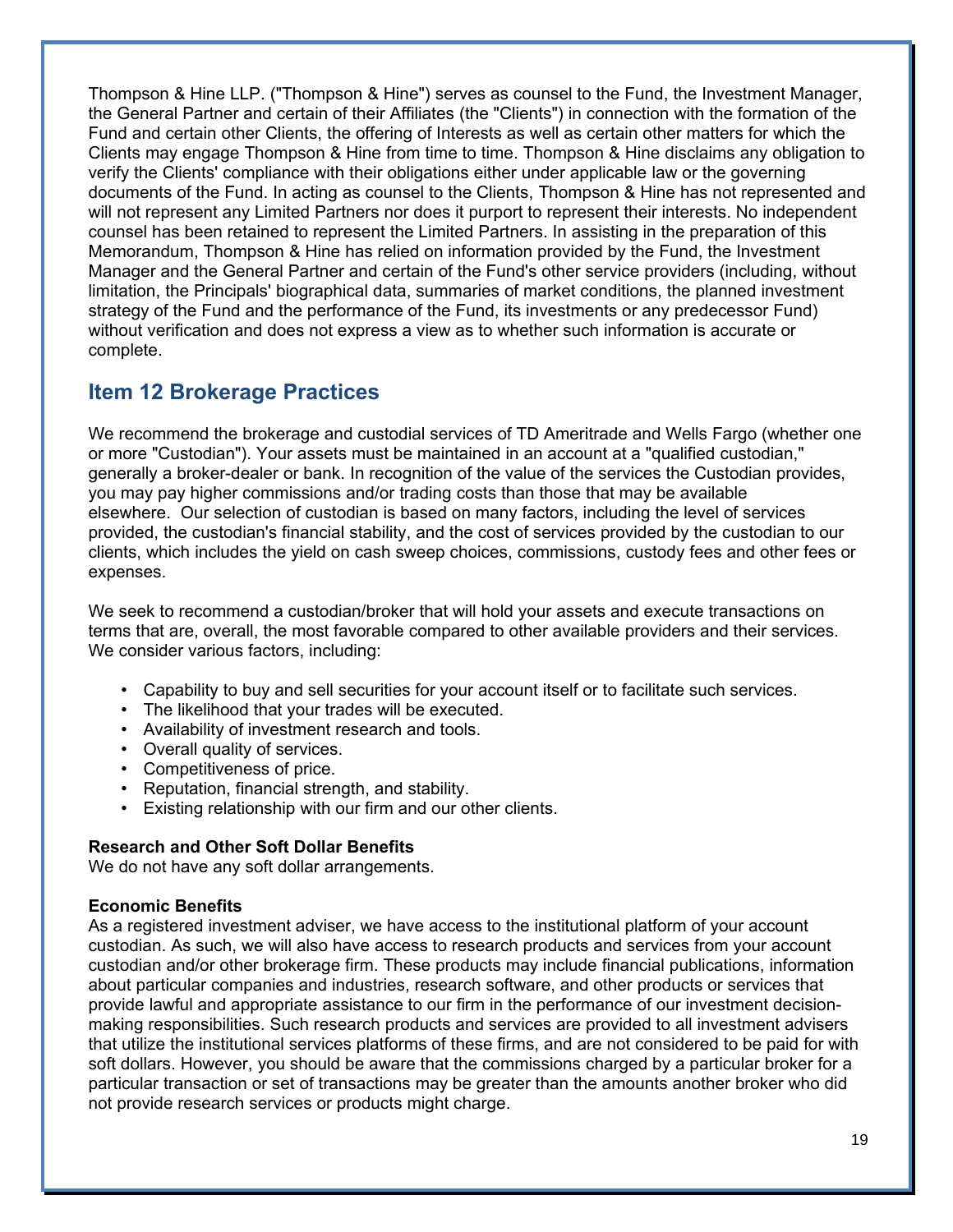#### **TD Ameritrade Institutional**

We participate in the institutional adviser program (the "Program") offered by TD Ameritrade Institutional. TD Ameritrade Institutional is a division of TD Ameritrade Inc., member FINRA/SIPC ("TD Ameritrade "), an unaffiliated SEC-registered broker-dealer and FINRA member. TD Ameritrade offers to independent investment advisers services which include custody of securities, trade execution, clearance and settlement of transactions. We receive some benefits from TD Ameritrade through our participation in the Program.

As disclosed above, we participate in TD Ameritrade's institutional customer program and we may recommend TD Ameritrade to you for custody and brokerage services. There is no direct link between our participation in the Program and the investment advice we give you, although we receive economic benefits through our participation in the Program that are typically not available to TD Ameritrade retail investors. These benefits include the following products and services (provided without cost or at a discount): receipt of duplicate Client statements and confirmations; research related products and tools; consulting services; access to a trading desk serving our participants; access to aggregated trading (which provides the ability to aggregate securities transactions for execution and then allocate the appropriate shares to your accounts); the ability to have advisory fees deducted directly from your accounts; access to an electronic communications network for order entry and account information; access to mutual funds with no transaction fees and to certain institutional money managers; and discounts on compliance, marketing, research, technology, and practice management products or services provided to us by third party vendors. TD Ameritrade may also have paid for business consulting and professional services received by our related persons. Some of the products and services made available by TD Ameritrade through the Program may benefit us but may not benefit your accounts. These products or services may assist us in managing and administering your accounts, including accounts not maintained at TD Ameritrade. Other services made available by TD Ameritrade are intended to help us manage and further develop our business enterprise. The benefits received by us or our personnel through participation in the Program do not depend on the amount of brokerage transactions directed to TD Ameritrade. As part of our fiduciary duties to you, we endeavor at all times to put your interests first. You should be aware, however, that the receipt of economic benefits by us or our related persons in and of itself creates a potential conflict of interest and may indirectly influence our choice of TD Ameritrade for custody and brokerage services.

#### Partnership Accounts

The Investment Manager is responsible for the placement of the portfolio transactions of the Fund and the negotiation of any commissions or spreads paid on such transactions. Portfolio transactions normally are effected through brokers on securities exchanges or directly with the issuer, or through an underwriter, or market maker or other dealer for the investments. Portfolio transactions through brokers involve a commission to the broker. Portfolio transactions with dealers typically are priced to include a spread between the bid and the asked price to compensate the dealer. Portfolio transactions will be executed by brokers selected solely by the Investment Manager in its absolute discretion.

Substantially all of the Fund's investments in marketable securities, as well as its cash and cash equivalents, are expected to be held at TD Ameritrade Institutional or other prime brokers or custodians selected by the Investment Manager. Instruments not constituting marketable securities generally are recorded through book entry by the borrower or by an agent for the borrower or the creditors. Documentary evidence of the acquisition, ownership and disposition of these assets typically will be held by the Administrator. In determining which broker-dealer generally provides the best available price and most favorable execution, the Investment Manager considers a totality of circumstances, including the ability to efficiently execute difficult trades (such as those in illiquid markets or trades of substantial size), the broker's risk in positioning a block of securities, commitment of capital, depth of services provided, back office and processing capabilities, financial strength, stability and responsibility, efficiency, reputation, access to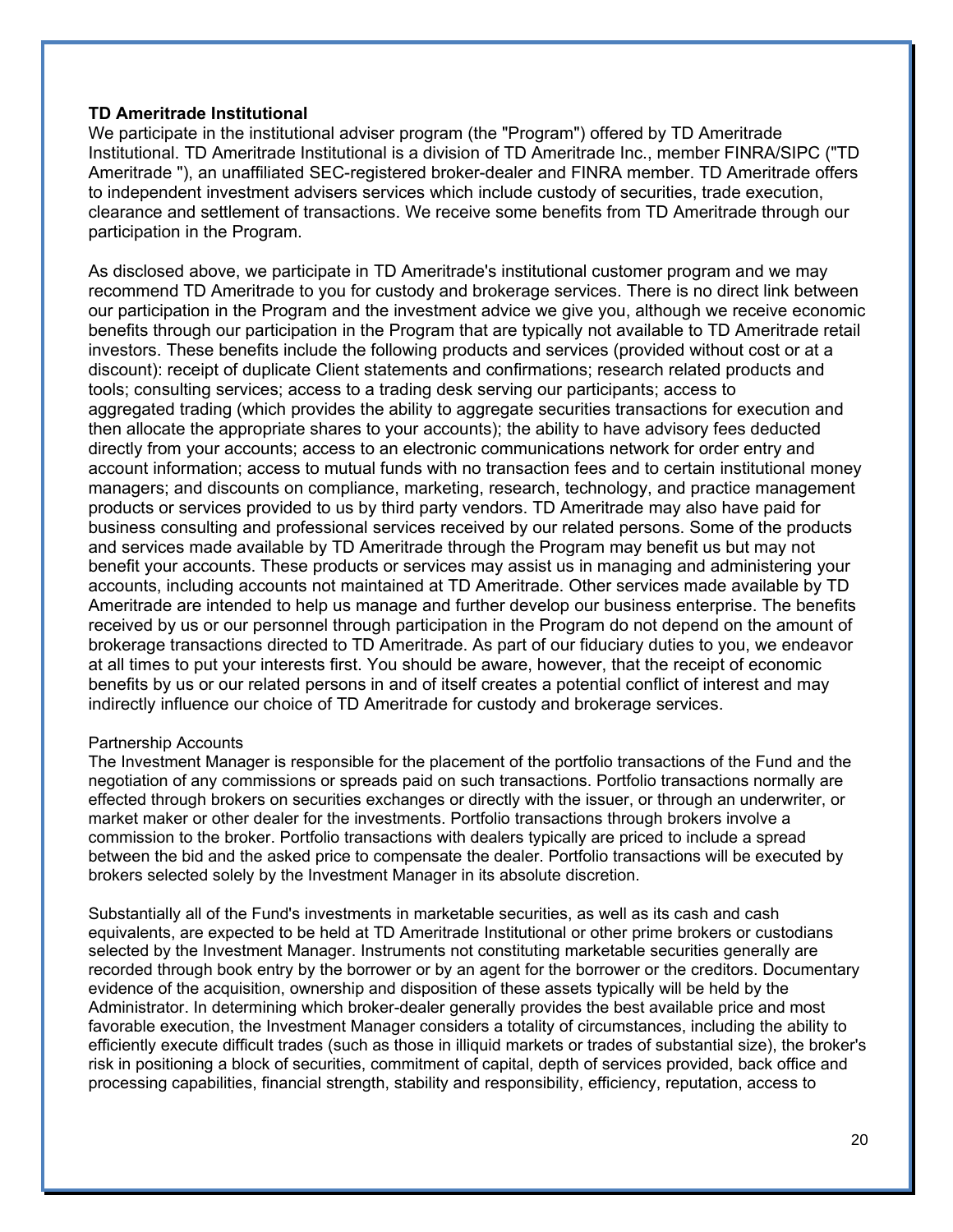markets, confidentiality, commission rate, and the responsiveness to the Investment Manager provided by such brokers.

The Investment Manager may also execute trades with brokers and dealers with whom the Fund or the Investment Manager has other business relationships, including prime brokerage, credit relationships and capital introduction or investments by affiliates of the broker-dealers in the Fund or other entities managed by the Investment Manager. However, the Investment Manager does not believe that these other relationships will influence the choice of brokers and dealers who execute trades for the Fund.

#### **Soft Dollars**

We do not have any soft dollar arrangements.

#### **Brokerage for Client Referrals**

We do not receive client referrals from broker-dealers in exchange for cash or other compensation, such as brokerage services or research.

#### **Directed Brokerage**

We routinely recommend that you direct our firm to execute transactions through TD Ameritrade. As such, we may be unable to achieve the most favorable execution of your transactions and you may pay higher brokerage commissions than you might otherwise pay through another broker-dealer that offers the same types of services. Not all advisers require their clients to direct brokerage.

In limited circumstances, and at our discretion, some clients may instruct our firm to use one or more particular brokers for the transactions in their accounts. If you choose to direct our firm to use a particular broker, you should understand that this might prevent us from aggregating trades with other client accounts or from effectively negotiating brokerage commissions on your behalf. This practice may also prevent our firm from obtaining favorable net price and execution. Thus, when directing brokerage business, you should consider whether the commission expenses, execution, clearance, and settlement capabilities that you will obtain through your broker are adequately favorable in comparison to those that we would otherwise obtain for you.

Persons providing investment advice on behalf of our firm who are registered representatives of Ceros Financial Services, Inc. would normally be required to recommend Ceros Financial Services, Inc. to you for brokerage services. These individuals are subject to applicable industry rules that restrict them from conducting securities transactions away from Ceros Financial Services, Inc. unless Ceros Financial Services, Inc. provides the representatives with written authorization to do so, to which Ceros Financial Services, Inc. has provided such authorization. Therefore, although these individuals would generally be limited to conducting securities transactions through Ceros Financial Services, Inc., in this instance, as noted above, they will generally recommend TD Ameritrade . It may be the case that Ceros Financial Services, Inc. charges higher transaction costs and/or custodial fees than another broker charges for the same types of services. However, if transactions are executed though Ceros Financial Services, Inc., these individuals as registered representatives of Ceros Financial Services, Inc., could earn commission-based compensation as a result of placing the recommended securities transactions through Ceros Financial Services, Inc. This practice would present a conflict of interest because these registered representatives would have an incentive to effect securities transactions for the purpose of generating commissions rather than solely based on your needs. You may utilize the broker-dealer of your choice and have no obligation to purchase or sell securities through such broker as we recommend. See the *Fees and Compensation* section in this brochure for more information on the compensation received by registered representatives who are affiliated with our firm.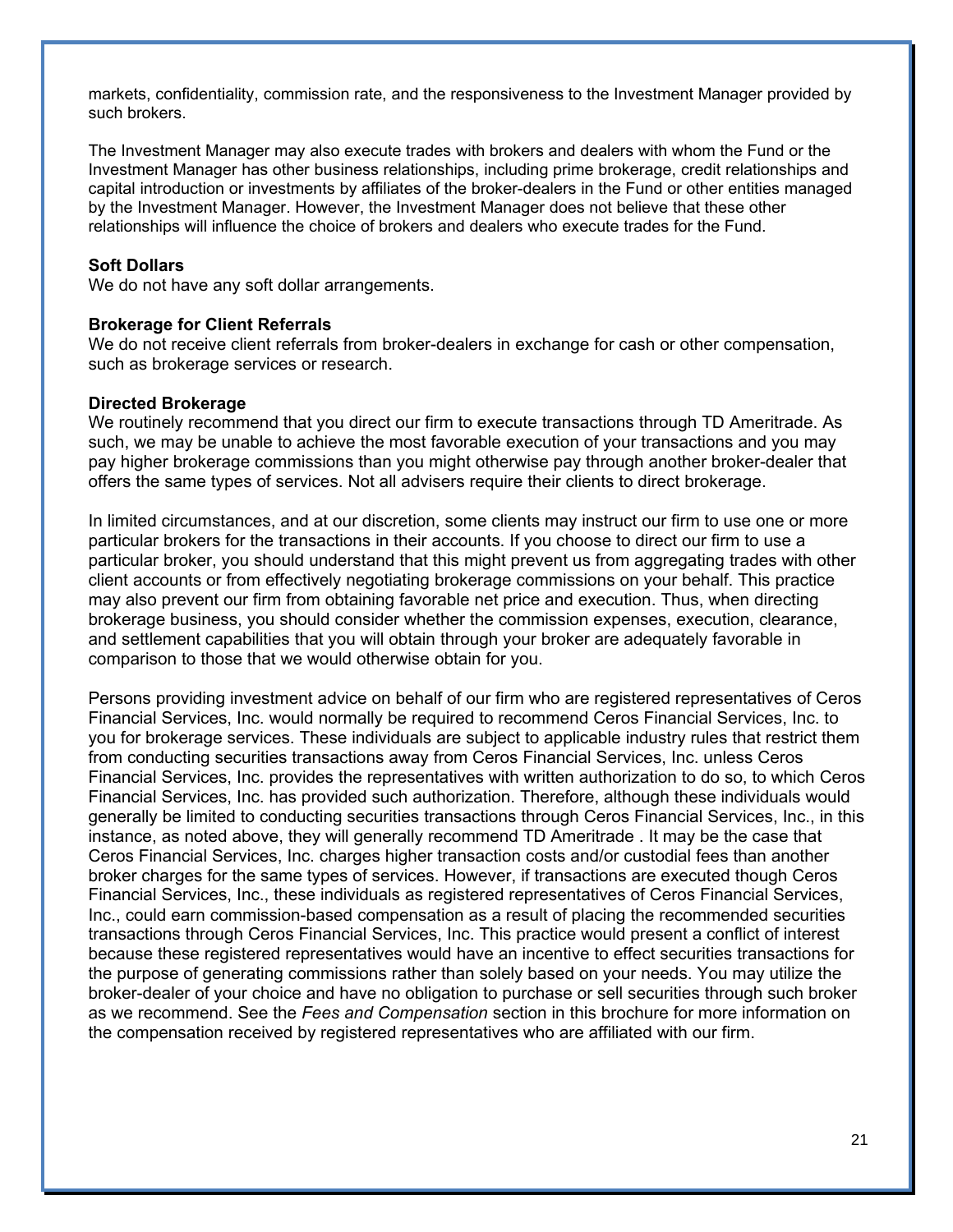#### **Aggregated Trades**

Transactions for each client generally will be effected independently, unless we decide to purchase or sell the same securities for several clients at approximately the same time. We may, but are not obligated to, combine multiple orders for shares of the same securities purchased for advisory accounts we manage (this practice is commonly referred to as "aggregated trading"). We will then distribute a portion of the shares to participating accounts in a fair and equitable manner. The distribution of the shares purchased is typically proportionate to the size of the account, but it is not based on account performance or the amount or structure of management fees. Subject to our discretion regarding factual and market conditions, when we combine orders, each participating account pays an average price per share for all transactions and pays a proportionate share of all transaction costs on any given day. Accounts owned by our firm or persons associated with our firm may participate in block trading with your accounts; however, they will not be given preferential treatment.

#### **Mutual Fund Share Classes**

Mutual funds are sold with different share classes, which carry different cost structures. Each available share class is described in the mutual fund's prospectus. When we purchase, or recommend the purchase of, mutual funds for a client, we select the share class that is deemed to be in the client's best interest, taking into consideration cost, tax implications, and other factors. When the fund is available for purchase at net asset value, we will purchase, or recommend the purchase of, the fund at net asset value. We also review the mutual funds held in accounts that come under our management to determine whether a more beneficial share class is available, considering cost, tax implications, and the impact of contingent deferred sales charges.

### **Item 13 Review of Accounts**

Gabriel Gallegos, President and Chief Compliance Officer, or another Associated Person of our firm, will review all discretionary accounts in detail as necessary, but no less frequently than quarterly. This process will entail review of market positions, prices, and portfolio performance in light of current market conditions and the portfolio's investment objective. In addition, a portfolio may be reviewed in response to client needs, a client meeting, or market changes.

Separately Managed Accounts and 401k clients will receive trade confirmations and statements, at least quarterly, directly from your account custodian(s). If available, such information may be accessed online.

Quarterly, our firm will send to the Client and the Custodian a statement for the advisory fee, which shall include the specific manner in which the advisory fee is calculated. If you have a question regarding your account statement or if you did not receive a statement from your custodian, please contact us immediately at 281-778-4900.

# **Item 14 Client Referrals and Other Compensation**

We do not receive any compensation from any third party in connection with providing investment advice to you nor do we compensate any individual or firm for client referrals.

As disclosed above under *Item 12 Brokerage Practices*, we participate in TD Ameritrade's Institutional Customer Program ("Institutional Program") and we may recommend TD Ameritrade to clients for custodial and brokerage services. There is no direct link between our participation in the program and the investment advice we give to our clients, although we receive economic benefits through our participation in the program that are typically not available to TD Ameritrade retail investors.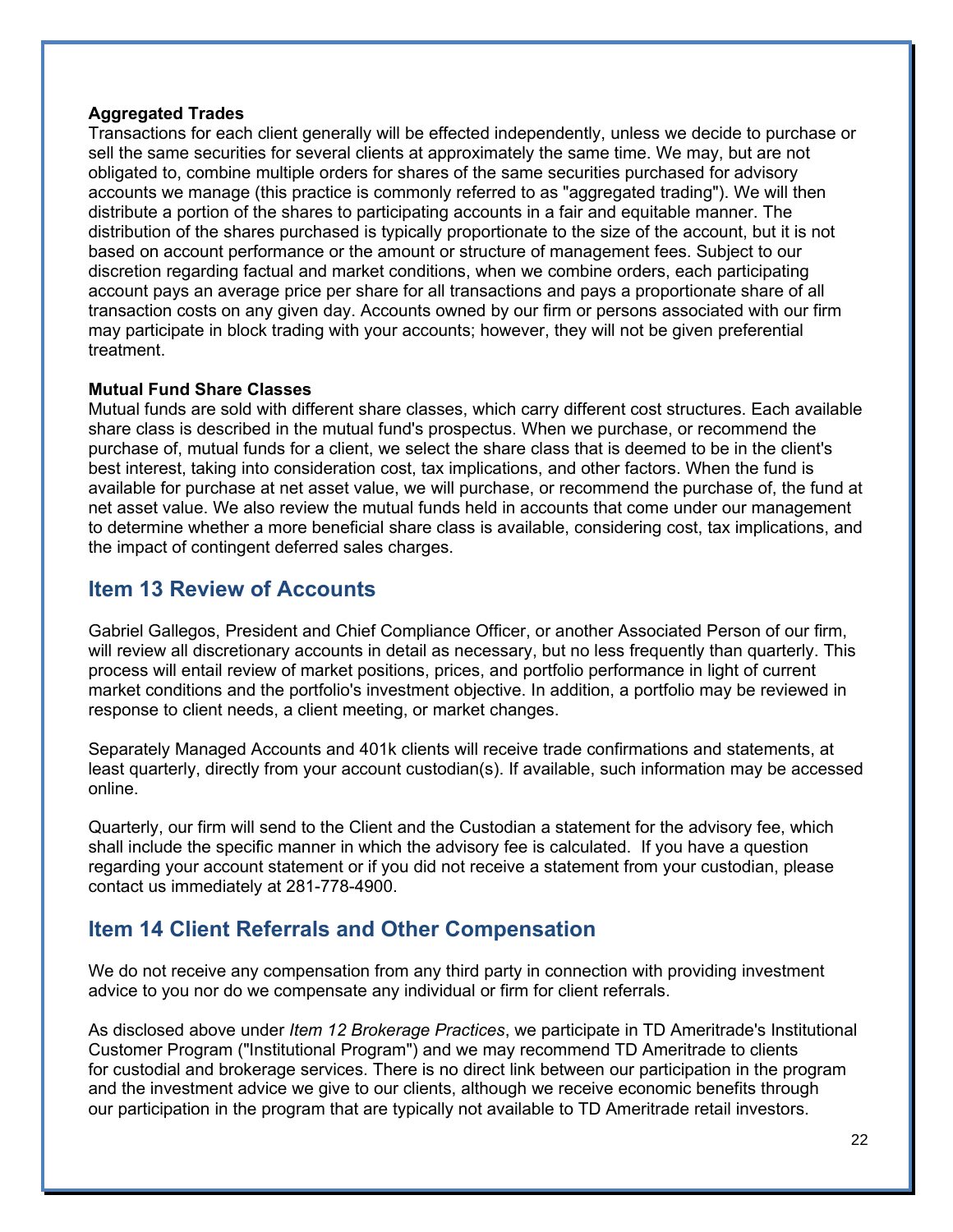These benefits include the following products and services (provided without cost or at a discount): receipt of duplicate client statements and confirmations; research related products and tools; consulting services; access to a trading desk serving adviser participants; access to aggregated trading (which provides the ability to aggregate securities transactions for execution and then allocate the appropriate shares to client accounts); the ability to have advisory fees deducted directly from client accounts; access to an electronic communications network for client order entry and account information; access to mutual funds with no transaction fees and to certain institutional money managers; and discounts on compliance, marketing, research, technology, and practice management products or services provided to our firm by third party vendors. TD Ameritrade may also have paid for business consulting and professional services received by our Associated Persons. Some of the products and services made available by TD Ameritrade through the program may benefit our firm but may not benefit our Client accounts. These products or services may assist us in managing and administering Client accounts, including accounts not maintained at TD Ameritrade. Other services made available by TD Ameritrade are intended to help us manage and further develop our business enterprise. The benefits received by our Firm or our Associated Persons through participation in the program do not depend on the amount of brokerage transactions directed to TD Ameritrade. As part of our fiduciary duties to our clients, we endeavor at all times to put the interests of our clients first. Clients should be aware, however, that the receipt of economic benefits by our firm or our Associated Persons in and of themselves creates a potential conflict of interest and may indirectly influence our choice of TD Ameritrade for custody and brokerage services.

While TD Ameritrade, Inc. does not consider this to be a soft dollar arrangement, some states do. As such, we have disclosed our participation in the Institutional Program as a soft dollar arrangement.

As disclosed under the *Fees and Compensation* section in this brochure, persons providing investment advice on behalf of our firm are registered representatives with Ceros Financial Services, Inc., a securities broker-dealer, and a member of the Financial Industry Regulatory Authority and the Securities Investor Protection Corporation. For information on the conflicts of interest this presents, and how we address these conflicts, refer to the *Fees and Compensation* section.

### **Item 15 Custody**

#### *Payment of Advisory Fees for Separately Managed Accounts*

As paying agent for our firm, your independent custodian may directly debit your account(s) for the payment of our advisory fees, but only if you previously consented to such deduction in writing. This authority to deduct our advisory fees from your accounts causes our firm to exercise limited custody over your funds or securities. We do not have physical custody of any of your funds and/or securities. You will receive account statements from the independent, qualified custodian(s) holding your funds and securities at least quarterly. The account statements from your custodian(s) will indicate the amount of our advisory fees deducted from your account(s) each billing period. You should carefully review account statements for accuracy.

#### *Private Investment Companies*

We serve as the investment adviser, general partner or managing member to RM DOMESTIC PARTNERS II, L.P., RM DOMESTIC PARTNERS III, L.P, and RM DOMESTIC PARTNERS, L.P (the "Fund," whether one or more), a private pooled investment vehicle in which our clients are not solicited to invest. The Fund is offered to certain sophisticated investors, who meet certain requirements under applicable state and/or federal securities laws. Investors to whom the Fund is offered will receive a private placement memorandum and other offering documents. The fees charged by the Fund are separate and apart from our advisory fees. You should refer to the offering documents for a complete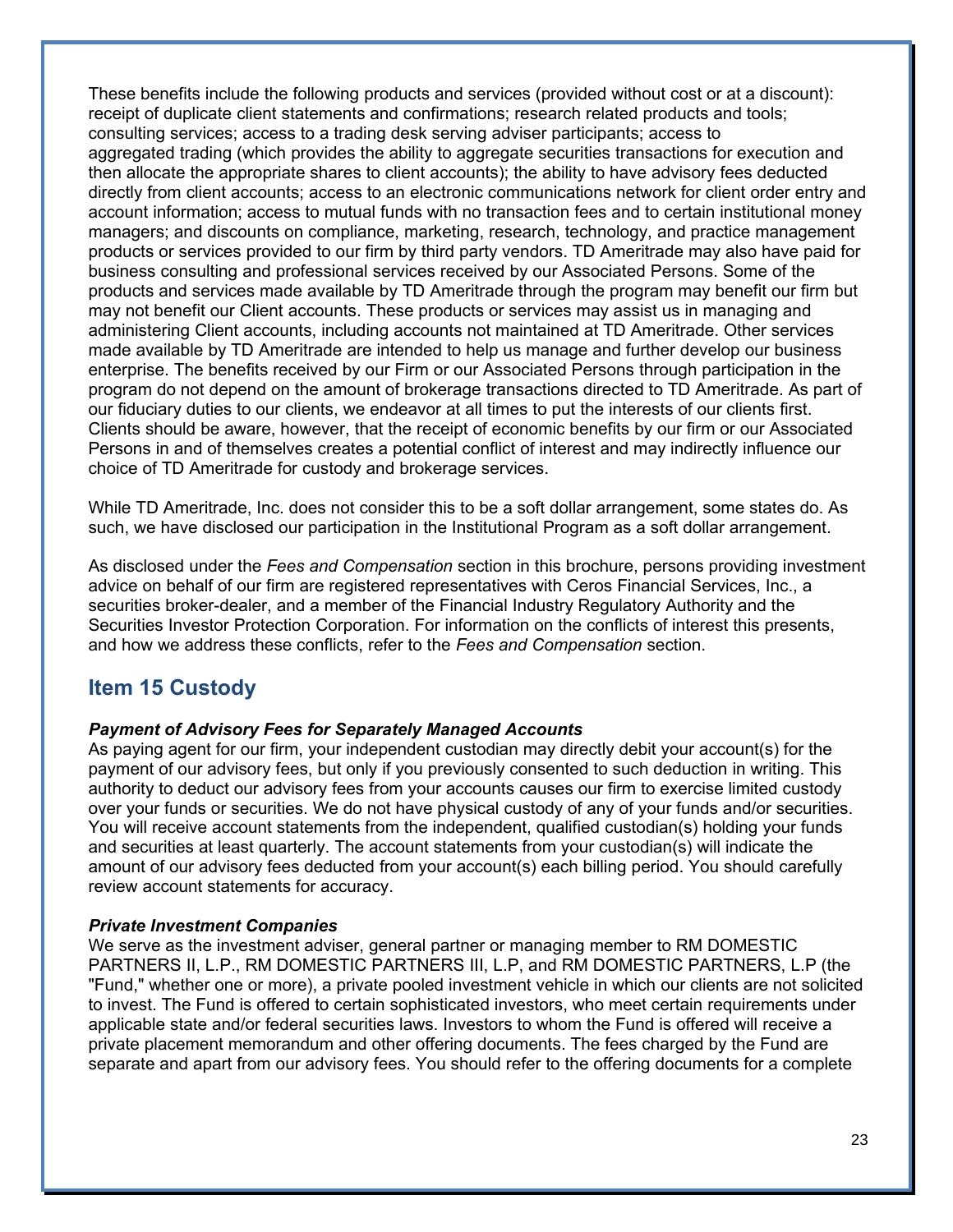description of the fees, investment objectives, risks and other relevant information associated with investing in the Fund. Persons affiliated with our firm may have made an investment in the Fund and may have an incentive to recommend the Fund over other investments.

In our capacity as general partner or managing member to the Fund, we will have access to the Fund's funds and securities, and therefore have custody over such funds and securities. We provide each investor in the Fund with audited annual financial statements. If you are a Fund investor and have questions regarding the financial statements or if you did not receive a copy, contact us directly at the telephone number on the cover page of this brochure.

## **Item 16 Investment Discretion**

Before we can buy or sell securities on your behalf, you must first sign our discretionary management agreement. If you engage us to provide investment advisory services on a discretionary basis, we have the authority to determine the selection and amount of securities to be purchased or sold for your account(s) without obtaining your consent or approval prior to each transaction. We also have discretion over the broker or dealer to be used and the commission rates to be paid. In providing discretionary management services, we do not accept client restrictions on the specific securities or the types of securities that may be held in their account. Refer to the *Advisory Business* section above for more information on our discretionary management services.

## **Item 17 Voting Client Securities**

Without exception, we will not vote proxies on behalf of your advisory accounts.

# **Item 18 Financial Information**

We are not required to provide financial information to our clients because we do not:

- require the prepayment of more than \$500 in fees and six or more months in advance, or
- have a financial condition that is reasonably likely to impair our ability to meet our commitments to you.

# **Item 19 Requirements for State-Registered Advisers**

Our firm is not actively engaged in any business other than giving investment advice that is not already disclosed above.

Our firm is compensated for advisory services with performance-based fees. Refer to the *Performance-Based Fees and Side-By-Side Management* section above for additional information on this topic. Performance-based fees may create an incentive for our firm to make investments that are riskier or more speculative than would be the case absent a performance fee arrangement. In order to address this potential conflict of interest, a senior officer of our firm periodically reviews client accounts to ensure that investments are suitable and that the account are being managed according to the client's investment objectives and risk tolerance.

Neither our firm, nor any of our Associated Persons have any reportable arbitration claims, civil, selfregulatory organization proceeding or administrative proceeding.

Neither our firm, nor any of our Associated Persons have a material relationship or arrangement with any issuer of securities.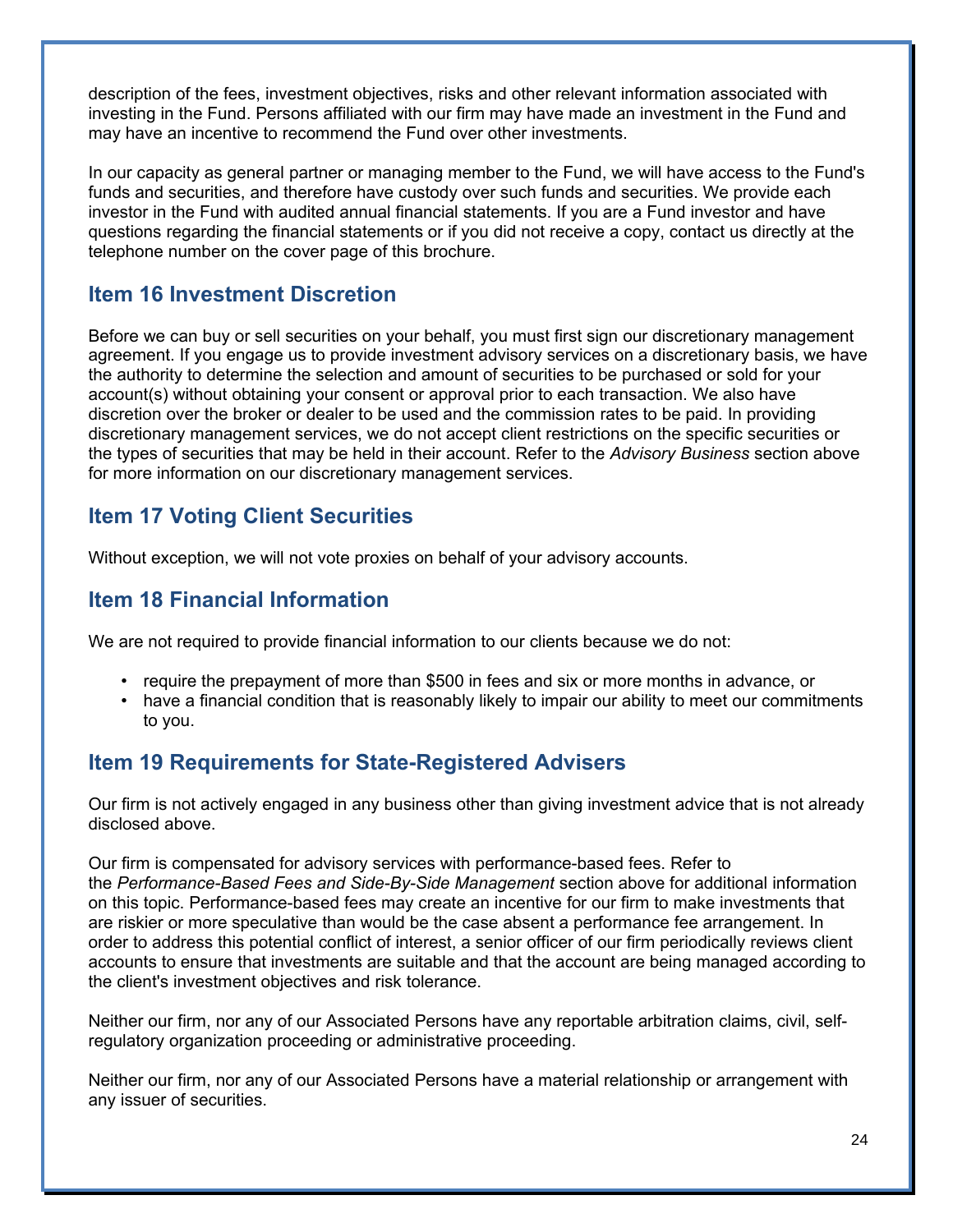#### **Gabriel Gallegos, President**

Please refer to the Part 2B for background information about Gabriel Gallegos, the President of our firm.

#### **Taylor Gallegos, Vice President**

Taylor L. Gallegos received her B.B.A. in Accounting & Finance from Texas A&M University-Corpus Christi. She began her career in public accounting as an auditor for non-profit and governmental entities in Corpus Christi, Texas and the surrounding areas. She later moved into the private sector providing audit and tax services to a variety of companies in the Greater Houston area. In May 2004, Mrs. Gallegos joined Rocky Mountain Private Wealth Management, L.L.C. as controller of the firm. In 2008, Mrs. Gallegos became Vice-President of Rocky Mountain Private Wealth Management, L.L.C.

### **Item 20 Additional Information**

#### **Your Privacy**

We view protecting your private information as a top priority. Pursuant to applicable privacy requirements, we have instituted policies and procedures to ensure that we keep your personal information private and secure. We do not disclose any nonpublic personal information about you to any nonaffiliated third parties, except as permitted by law. In the course of servicing your account, we may share some information with our service providers, such as transfer agents, custodians, brokerdealers, accountants, consultants, and attorneys.

We restrict internal access to nonpublic personal information about you to employees who need that information in order to provide products or services to you. We maintain physical and procedural safeguards that comply with regulatory standards to guard your nonpublic personal information and to ensure our integrity and confidentiality. We will not sell information about you or your accounts to anyone. We do not share your information unless it is required to process a transaction, at your request, or required by law.

You will receive a copy of our privacy notice prior to or at the time you sign an advisory agreement with our firm. Thereafter, we will deliver a copy of our privacy policy notice to you on an annual basis. Please contact us at the telephone number on the cover page of this brochure if you have any questions regarding this policy.

#### **Trade Errors**

In limited circumstances, we may make an error in submitting a trade on your behalf. In the event a trading error occurs in your account, our policy is to restore your account to the position it should have been in had the error not occurred. Depending on the circumstances, corrective actions may include canceling the trade, adjusting an allocation, and/or reimbursing the account. If a profit results from correcting the trade, all net gains (positive error accounts balances resulting from trade corrections) will be moved to a TD Ameritrade error account and subsequently donated to charity.

#### **Class Action Lawsuits**

We do not determine if securities held by you are the subject of a class action lawsuit or whether you are eligible to participate in class action settlements or litigation nor do we initiate or participate in litigation to recover damages on your behalf for injuries as a result of actions, misconduct, or negligence by issuers of securities held by you.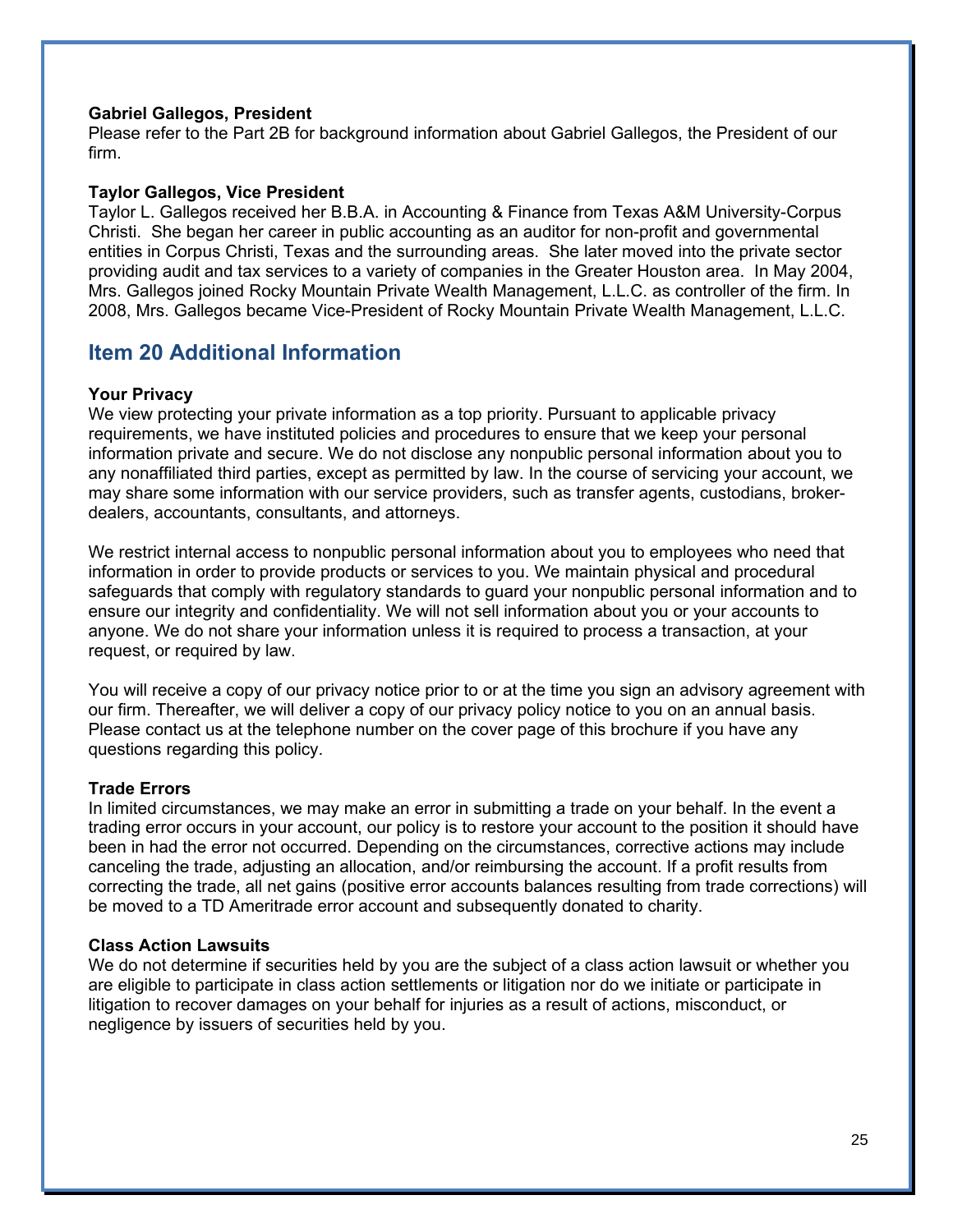#### **IRA Rollover Considerations**

As part of our investment advisory services to you, we may recommend that you withdraw the assets from your employer's retirement plan and roll the assets over to an individual retirement account ("IRA") that we will manage on your behalf. If you elect to roll the assets to an IRA that is subject to our management, we will charge you an asset based fee as set forth in the agreement you executed with our firm. This practice presents a conflict of interest because persons providing investment advice on our behalf have an incentive to recommend a rollover to you for the purpose of generating fee based compensation rather than solely based on your needs. You are under no obligation, contractually or otherwise, to complete the rollover. Moreover, if you do complete the rollover, you are under no obligation to have the assets in an IRA managed by our firm.

Many employers permit former employees to keep their retirement assets in their company plan. Also, current employees can sometimes move assets out of their company plan before they retire or change jobs. In determining whether to complete the rollover to an IRA, and to the extent the following options are available, you should consider the costs and benefits of:

- 1. Leaving the funds in your employer's (former employer's) plan.
- 2. Moving the funds to a new employer's retirement plan.
- 3. Cashing out and taking a taxable distribution from the plan.
- 4. Rolling the funds into an IRA rollover account.

Each of these options has advantages and disadvantages and before making a change we encourage you to speak with your CPA and/or tax attorney.

If you are considering rolling over your retirement funds to an IRA for us to manage here are a few points to consider before you do so:

- 1. Determine whether the investment options in your employer's retirement plan address your needs or whether you might want to consider other types of investments.
	- a. Employer retirement plans generally have a more limited investment menu than IRAs.
	- b. Employer retirement plans may have unique investment options not available to the public such as employer securities, or previously closed funds.
- 2. Your current plan may have lower fees than our fees.
	- a. If you are interested in investing only in mutual funds, you should understand the cost structure of the share classes available in your employer's retirement plan and how the costs of those share classes compare with those available in an IRA.
	- b. You should understand the various products and services you might take advantage of at an IRA provider and the potential costs of those products and services.
- 3. Our strategy may have higher risk than the option(s) provided to you in your plan.
- 4. Your current plan may also offer financial advice.
- 5. If you keep your assets titled in a 401k or retirement account, you could potentially delay your required minimum distribution beyond age 72.
- 6. Your 401k may offer more liability protection than a rollover IRA; each state may vary.
	- a. Generally, federal law protects assets in qualified plans from creditors. Since 2005, IRA assets have been generally protected from creditors in bankruptcies. However, there can be some exceptions to the general rules so you should consult with an attorney if you are concerned about protecting your retirement plan assets from creditors.
- 7. You may be able to take out a loan on your 401k, but not from an IRA.
- 8. IRA assets can be accessed any time; however, distributions are subject to ordinary income tax and may also be subject to a 10% early distribution penalty unless they qualify for an exception such as disability, higher education expenses or the purchase of a home.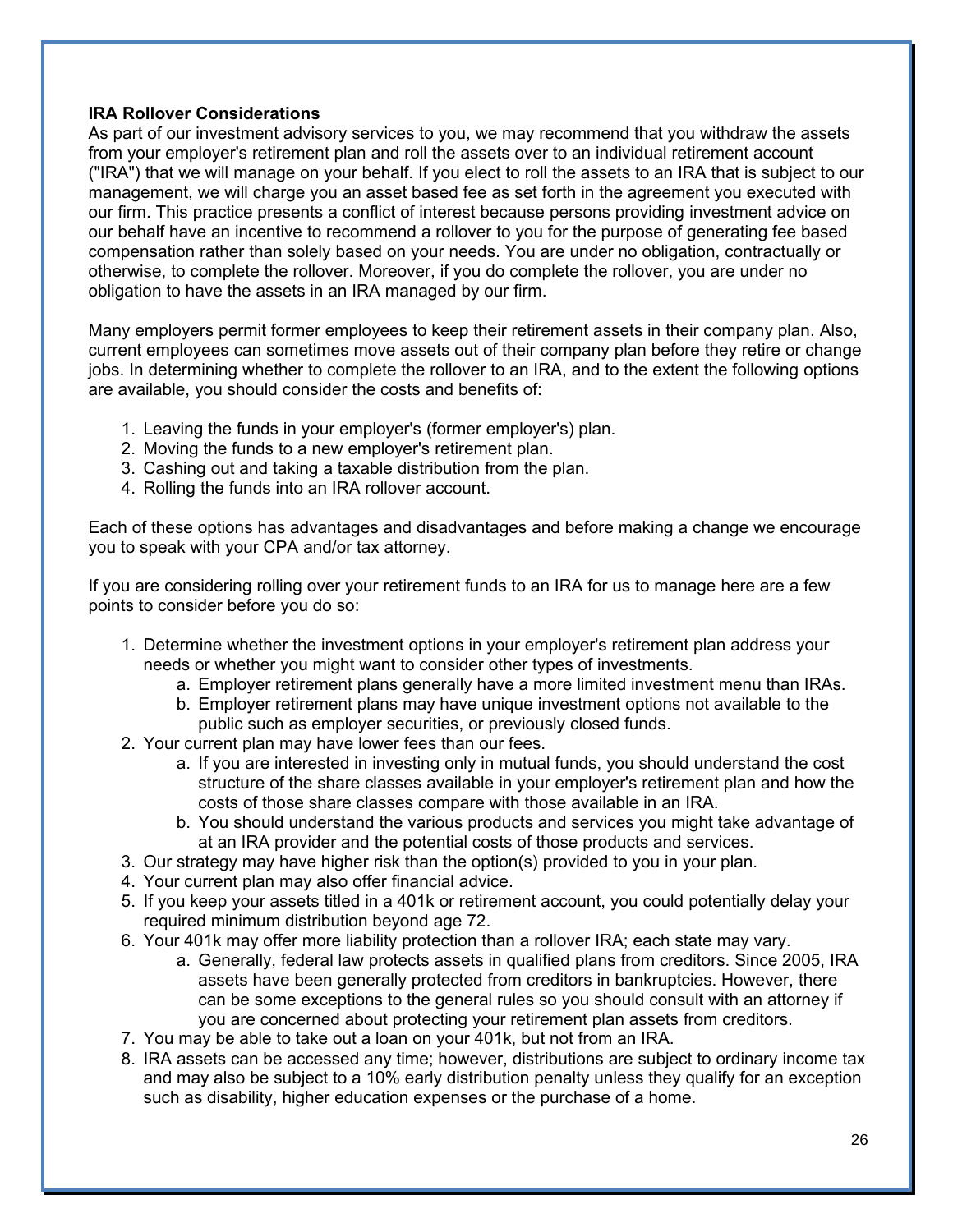- 9. If you own company stock in your plan, you may be able to liquidate those shares at a lower capital gains tax rate.
- 10.Your plan may allow you to hire us as the manager and keep the assets titled in the plan name.

It is important that you understand the differences between these types of accounts and to decide whether a rollover is best for you. Prior to proceeding, if you have questions contact your investment adviser representative, or call our main number as listed on the cover page of this brochure.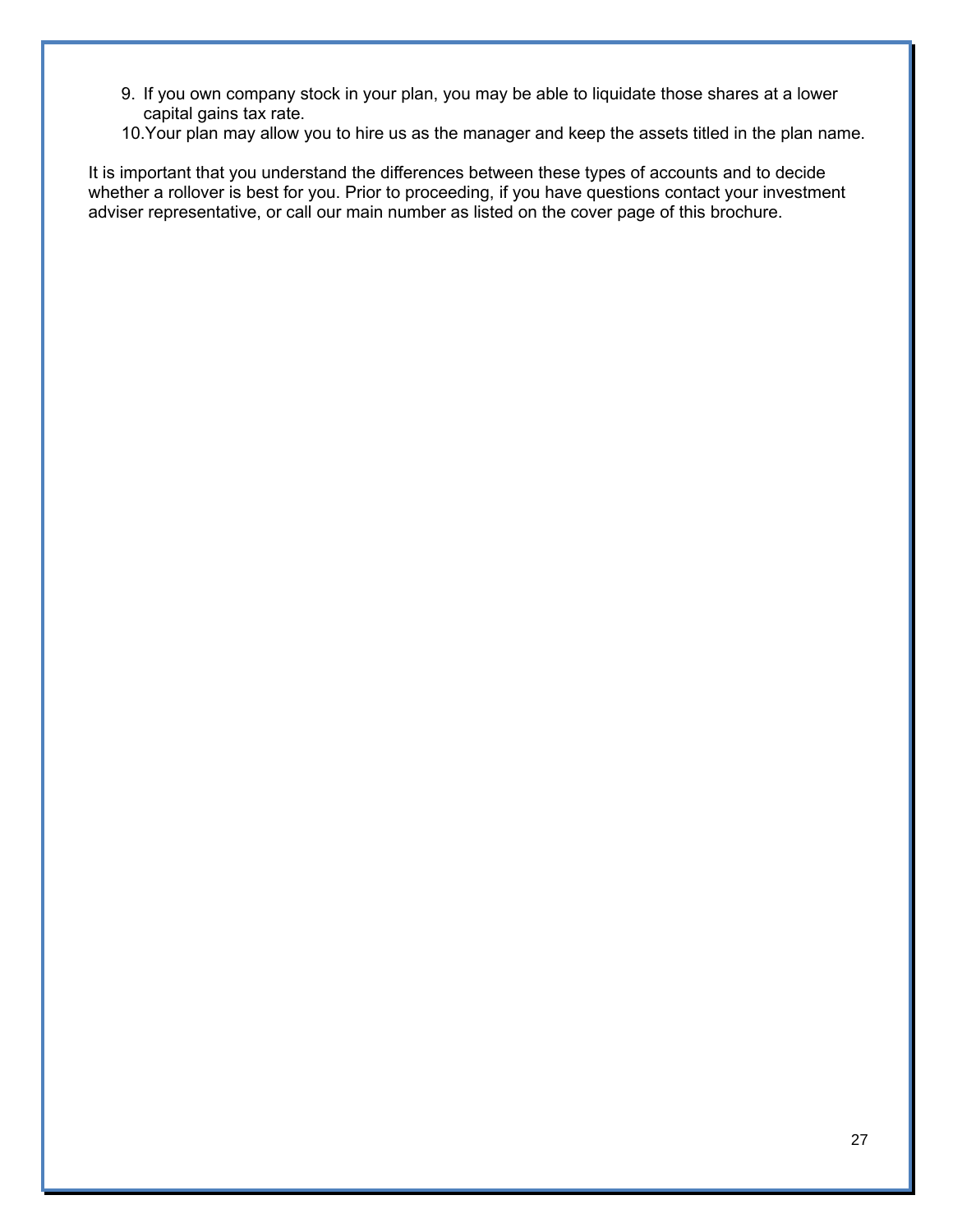**Steven Dean Brown**  CRD No. 4809150

# **Rocky Mountain Private Wealth Management, L.L.C.**

**Town Center, 2245 Texas Drive, Suite 300 Sugar Land, TX 77479**

**Telephone: 281-778-4900**

**May 3, 2019**

#### **FORM ADV PART 2B BROCHURE SUPPLEMENT**

This brochure supplement provides information about Steven Dean Brown that supplements the Rocky Mountain Private Wealth Management, L.C.C. brochure. You should have received a copy of that brochure. Please contact us at 281-778-4900 if you did not receive Rocky Mountain Private Wealth Management, L.C.C.'s brochure or if you have any questions about the contents of this supplement.

Additional information about Steven Dean Brown is available on the SEC's website at [www.adviserinfo.sec.gov.](http://www.adviserinfo.sec.gov/)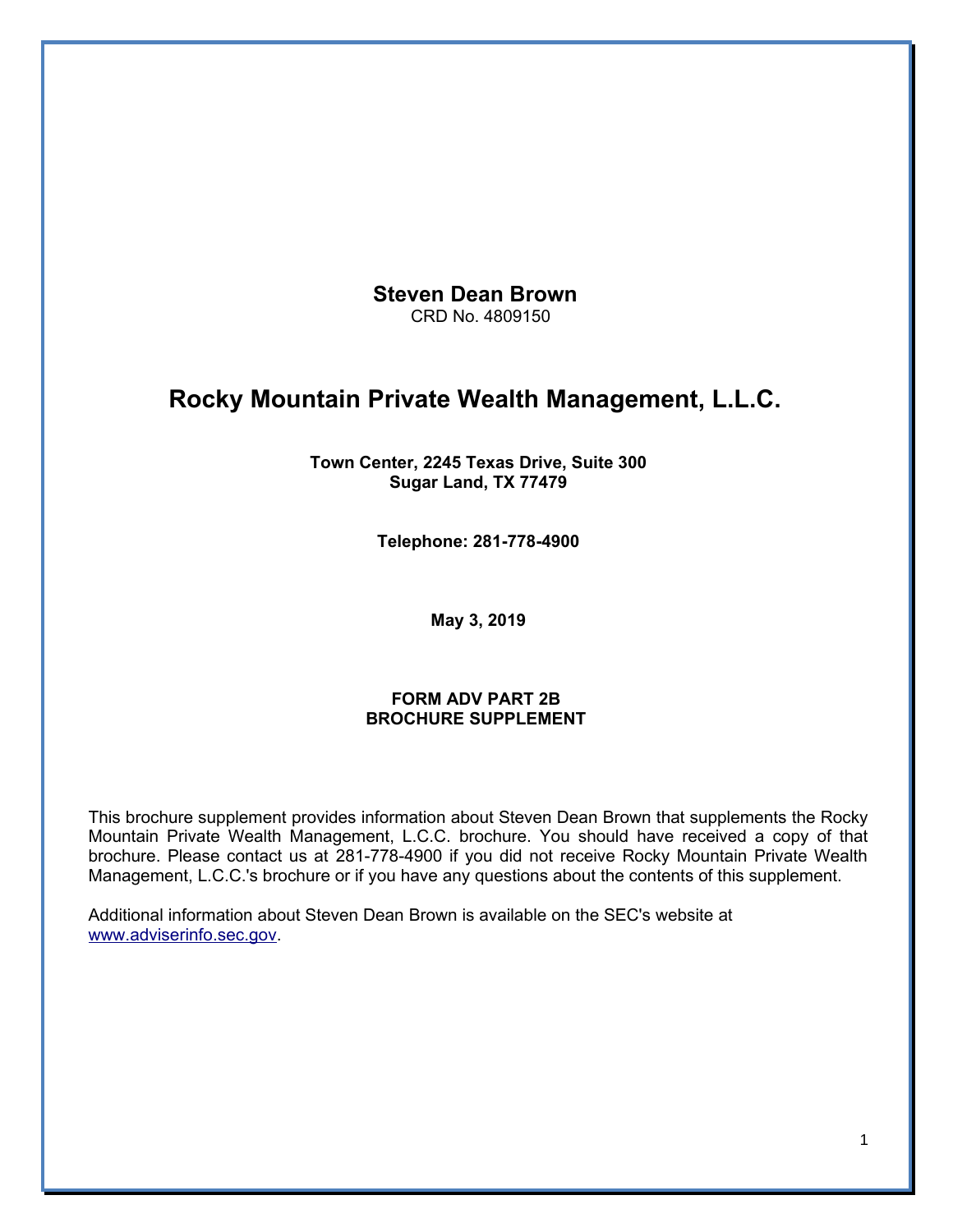# **Item 2 Educational Background and Business Experience**

#### **Steven Dean Brown**

*Year of Birth:* 1957 *Formal Education after High School:*

• Texas A&M University, B.A., Finance, 1984.

*Business Background for the Previous Five Years:*

- Rocky Mountain Private Wealth Management, L.L.C., Investment Adviser Representative, 06/2004 to Present.
- Frontier Wealth Management, LLC, Member/Investment Adviser Representative 04/2004 to 03/2012.

### **Item 3 Disciplinary Information**

Mr. Brown does not have, nor has he ever had, any disciplinary disclosure.

### **Item 4 Other Business Activities**

Mr. Brown does not receive any additional compensation for providing advisory services beyond the fee based compensation he receives through Rocky Mountain Private Wealth Management, L.L.C.

### **Item 5 Additional Compensation**

Mr. Brown does not receive any additional compensation for providing advisory services beyond that received in his capacity as an Investment Adviser Representative of Rocky Mountain Private Wealth Management, L.L.C.

Also, please refer to the *Fees and Compensation* section and the *Client Referrals and Other Compensation* section of Rocky Mountain Private Wealth Management, L.L.C.'s firm brochure for additional disclosures on this topic.

### **Item 6 Supervision**

Gabriel S. Gallegos, President, Secretary, Chief Compliance Officer, and an Investment Adviser Representative is responsible for supervising the advisory activities of Steven D. Brown. Mr. Gallegos can be reached at 281-778-4900.

In the supervision of our Associated Persons, advice provided is limited by internal decisions as to the types of investments that may be included in client portfolios. Senior management establishes our firm's general investment policy and strategy, and sets guidelines on the overall products and services that are provided to advisory clients. We conduct periodic reviews of each investment adviser representatives' client's holdings against that client's documented suitability information to provide reasonable assurance that the advice provided is aligned with each client's stated investment objectives and with our internal guidelines.

### **Item 7 Requirements for State Registered Advisers**

Steven Brown does not have any reportable arbitration claims, has not been found liable in a reportable civil, self-regulatory organization or administrative proceeding, and has not been the subject of a bankruptcy petition.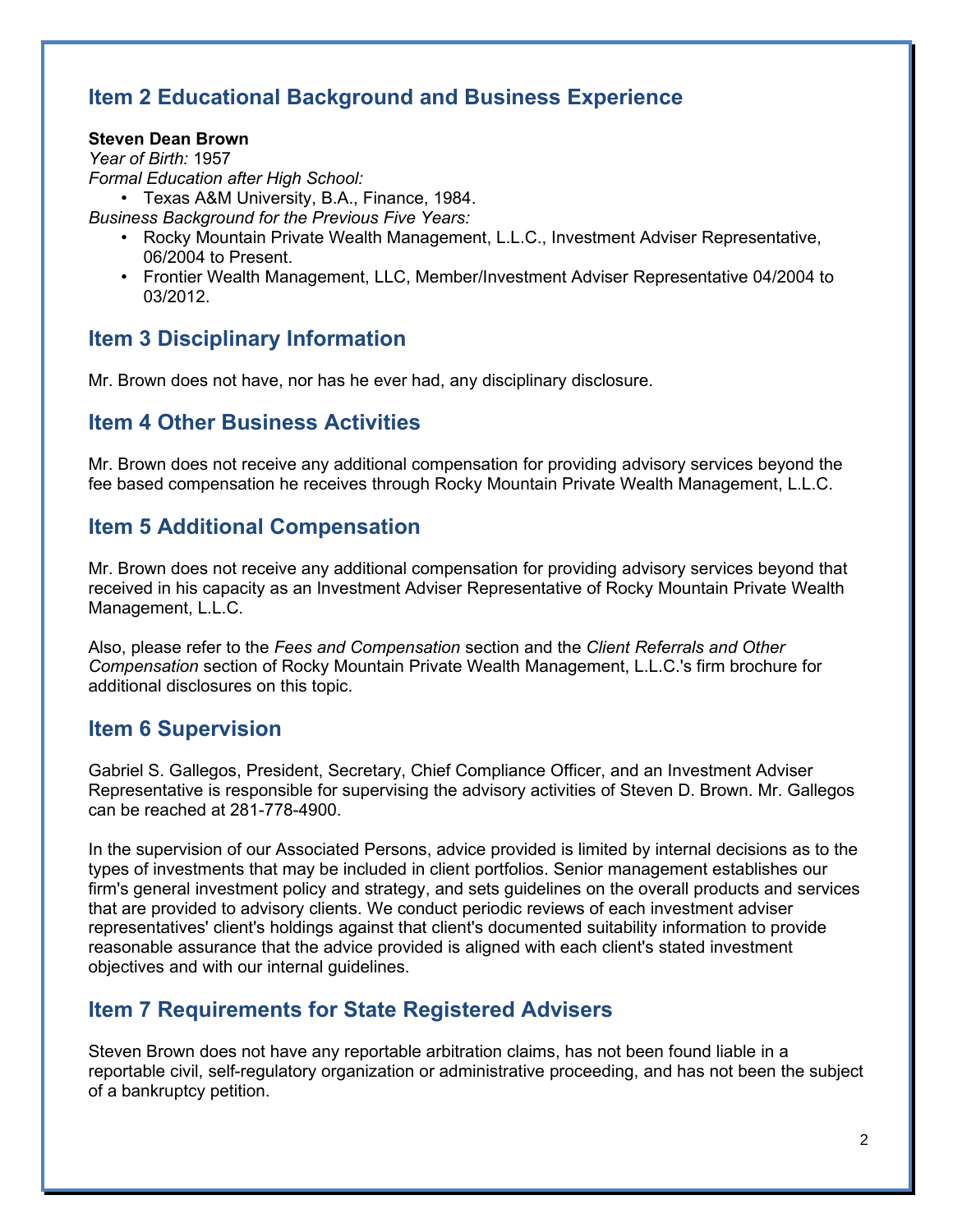**Gabriel Steven Gallegos**  CRD No. 4296378

# **Rocky Mountain Private Wealth Management, L.L.C.**

**Town Center, 2245 Texas Drive, Suite 300 Sugar Land, TX 77479**

**Telephone: 281-778-4900**

**March 26, 2021**

#### **FORM ADV PART 2B BROCHURE SUPPLEMENT**

This brochure supplement provides information about Gabriel Steven Gallegos that supplements the Rocky Mountain Private Wealth Management, L.C.C. brochure. You should have received a copy of that brochure. Please contact us at 281-778-4900 if you did not receive Rocky Mountain Private Wealth Management, L.C.C.'s brochure or if you have any questions about the contents of this supplement.

Additional information about Gabriel Steven Gallegos is available on the SEC's website at [www.adviserinfo.sec.gov.](http://www.adviserinfo.sec.gov/)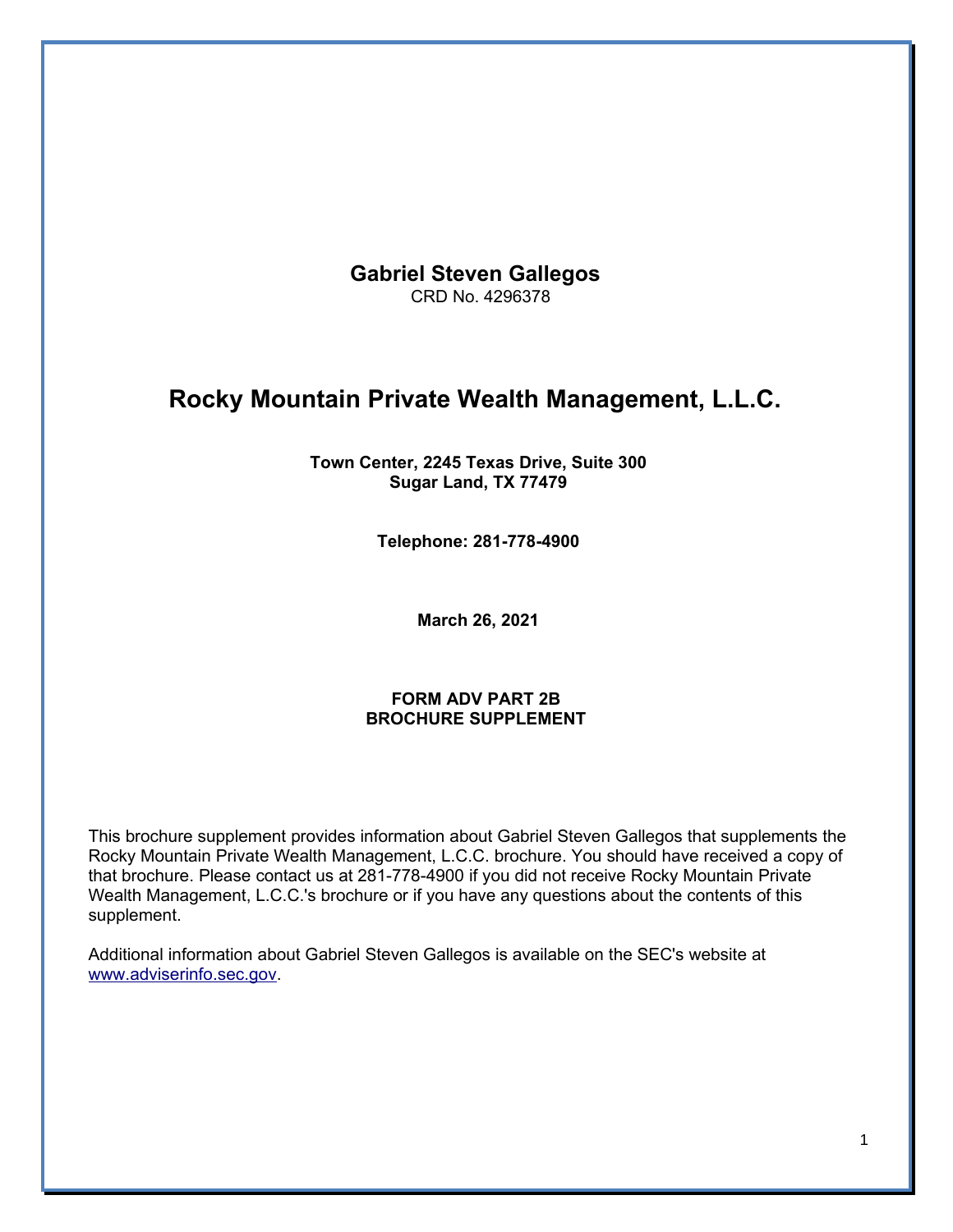# **Item 2 Educational Background and Business Experience**

#### **Gabriel Steven Gallegos**

*Year of Birth:* 1976 *Formal Education after High School:*

• Texas A&M University, B.B.A., Marketing, 1999.

*Business Background for the Previous Five Years:*

- Rocky Mountain Private Wealth Management, L.L.C., President/Secretary/Chief Compliance Officer/Investment Adviser Representative, 2008 to Present.
- Rocky Mountain Private Wealth Management, L.L.C., Vice President/Secretary/Chief Compliance Officer/Investment Adviser Representative, 2003 to 2008.
- Ceros Financial Services, Inc., Registered Representative/ Mutual Fund Wholesaler 03/2019 to 12/2019, 03/2021 to Present

# **Item 3 Disciplinary Information**

Mr. Gallegos does not have, nor has he ever had, any disciplinary disclosure.

### **Item 4 Other Business Activities**

Gabriel Gallegos is a registered representative of Ceros Financial Services, Inc., member FINRA/SIPC is a diversified financial services company engaged in the sale of specialized investment products. If you purchase these products through Mr. Gallegos, he will receive the customary commissions in his separate capacity as a Registered Representative of Ceros Financial Services, Inc. Rocky Mountain Private Wealth Management, L.L.C. is not affiliated with Ceros FinancialServcies, Inc.

Additionally, Mr. Gallegos could be eligible to receive incentive awards such as Ceros Financial Services, Inc may offer. He may also receive 12b-1 fees from mutual funds that pay such fees. The receipt of additional compensation may give Mr. Gallegos an incentive to recommend investment products based on the compensation received, rather than on your investment needs.

As stated above, persons providing investment advice to advisory clients on behalf of our firm are registered representatives with Ceros Financial Services, Inc. In their capacity as registered representatives, these persons receive compensation in connection with the purchase and sale of securities or other investment products, including asset-based sales charges, service fees or 12b-1 fees for the sale or holding mutual funds. Compensation earned by these persons in their capacities as registered representatives is separate and in addition to our advisory fees. This practice presents a conflict of interest because persons providing investment advice to advisory clients on behalf of our firm who are registered representatives have an incentive to recommend investment products based on the compensation received rather than solely based on your needs. Persons providing investment advice to advisory clients on behalf of our firm can select or recommend, and in many instances will select or recommend, mutual fund investments in share classes that pay 12b-1 fees when clients are eligible to purchase share classes of the same funds that do not pay such fees and are less expensive. This presents a conflict of interest. You are under no obligation, contractually or otherwise, to purchase securities products through a person affiliated with our firm.

Mr. Gallegos is also a Mutual Fund Wholesaler for Ceros Financial Services, Inc.and his primary function is to work closely with external vendors and financial institutions to increase sales and seek new markets for Ceros Financial Services, Inc.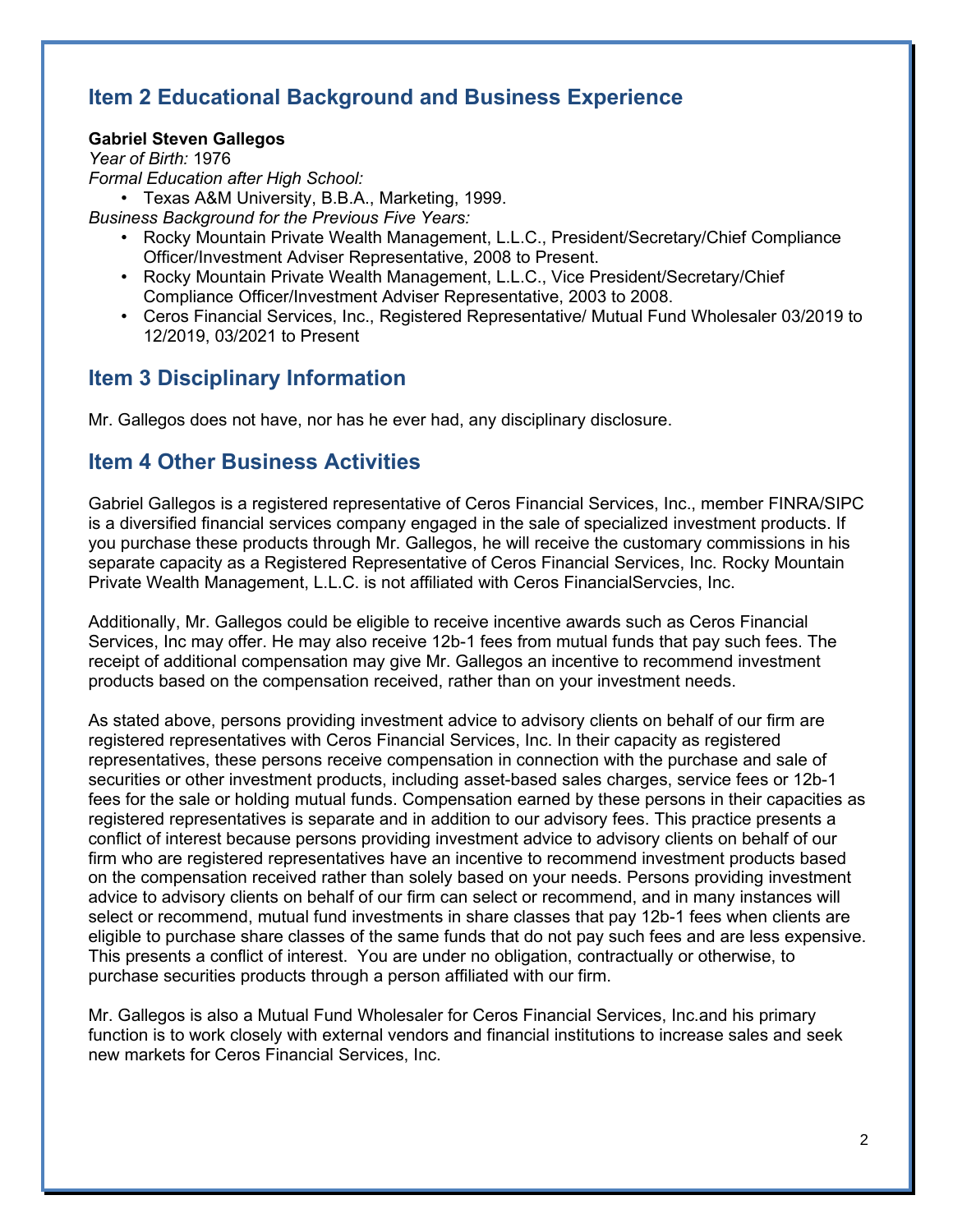## **Item 5 Additional Compensation**

Refer to the *Other Business Activities* section above for disclosures on Mr. Gallegos's receipt of additional compensation as a result of his other business activities.

Also, refer to the *Fees and Compensation*, *Client Referrals and Other Compensation, and Other Financial Industry Activities and Affiliations* section(s) of Rocky Mountain Private Wealth Management, L.L.C.'s firm brochure for additional disclosures on this topic.

### **Item 6 Supervision**

As President, Secretary, Chief Compliance Officer, and an Investment Adviser Representative of Rocky Mountain Private Wealth Management, L.L.C., Gabriel S. Gallegos is not supervised by other persons.

### **Item 7 Requirements for State Registered Advisers**

Gabriel Gallegos does not have any reportable arbitration claims, has not been found liable in a reportable civil, self-regulatory organization or administrative proceeding, and has not been the subject of a bankruptcy petition.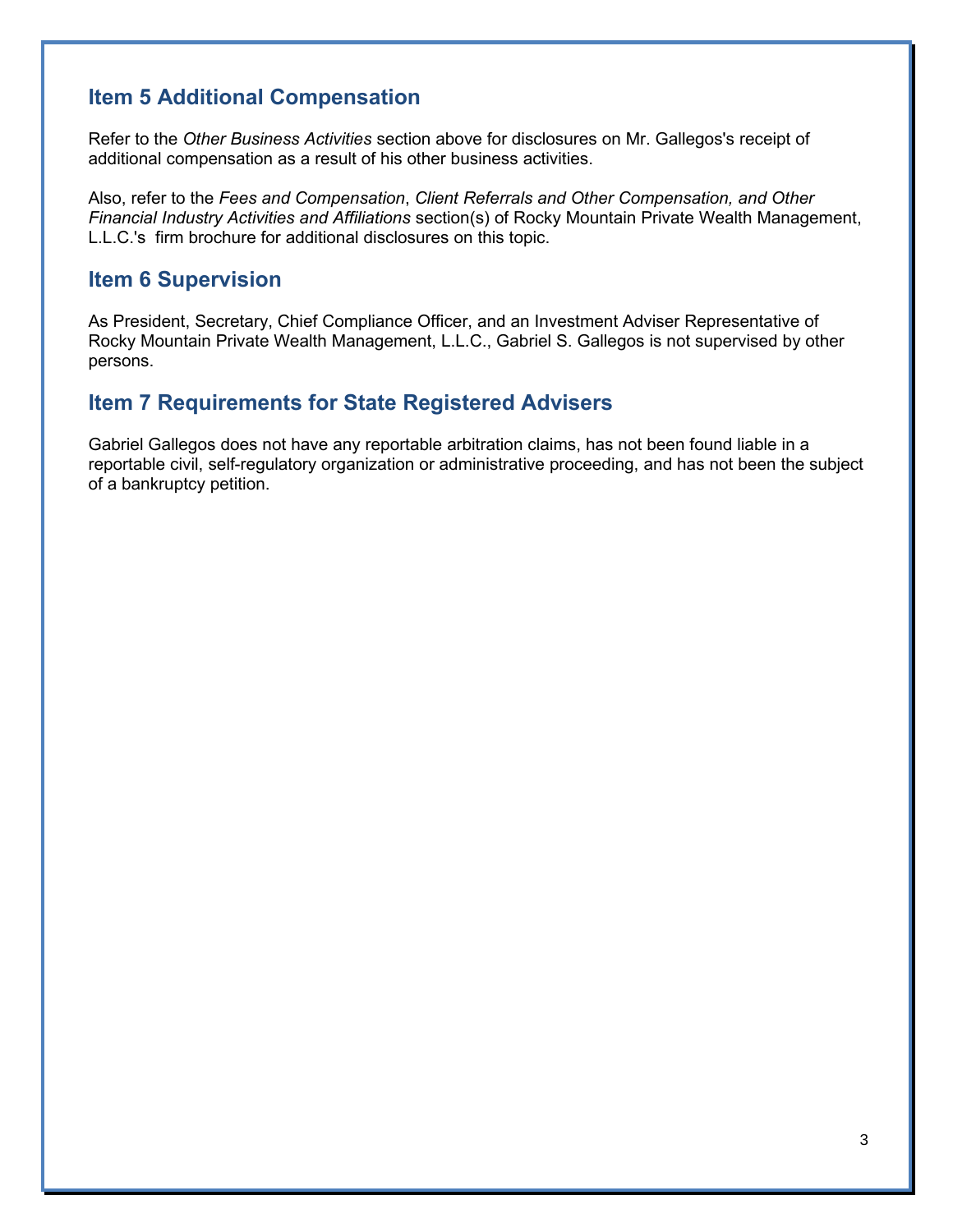#### **James E. McDaniel** CRD No. 6020932

# **Rocky Mountain Private Wealth Management, L.L.C.**

#### **Town Center, 2245 Texas Drive, Suite 300 Sugar Land, TX 77479**

**Telephone: 281-778-4900**

**May 3, 2019**

#### **FORM ADV PART 2B BROCHURE SUPPLEMENT**

This brochure supplement provides information about James E. McDaniel that supplements the Rocky Mountain Private Wealth Management, L.C.C. brochure. You should have received a copy of that brochure. Please contact us at 281-778-4900 if you did not receive Rocky Mountain Private Wealth Management, L.C.C.'s brochure or if you have any questions about the contents of this supplement.

Additional information about James E. McDaniel is available on the SEC's website at [www.adviserinfo.sec.gov.](http://www.adviserinfo.sec.gov./)